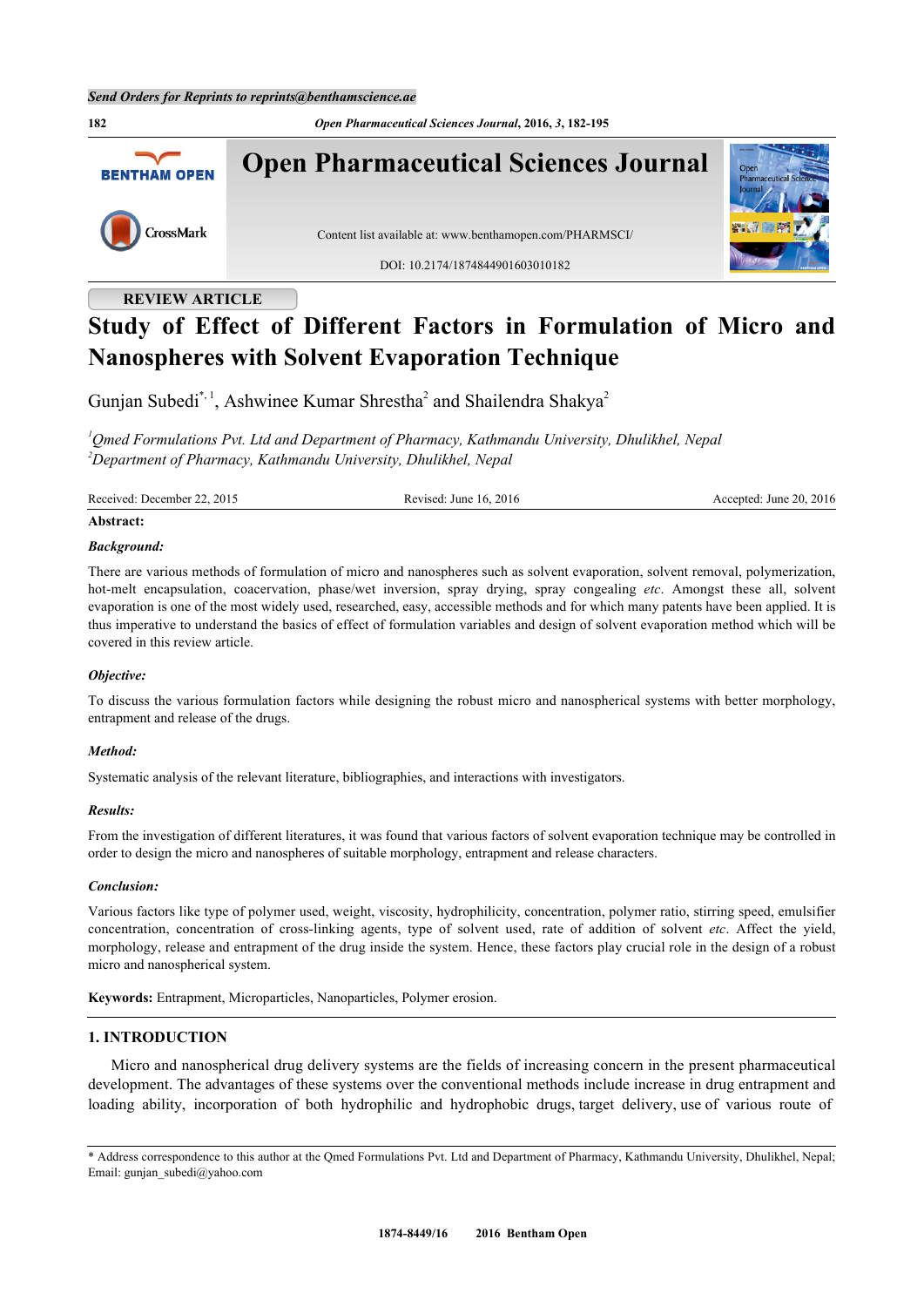administration for delivery of the drug, increase in stability, reduction of dose and protection from biodegradation, ease in formulating the controlled release system, improved bioavailability *etc*. The future potential of the system in performing the delivery of the drugs, genes, DNA, RNA, plasmids, oligonucleotides *etc*. to the target site makes the study and investment in these kinds of drug delivery even more productive. The process of development of these systems includes the arrangement of polymeric chains to form a matrix inside which the drug may either be entrapped or dispersed or dissolved within the microspheres and nanospheres or adsorbed at their surface. Various methods such as solvent evaporation, solvent removal, polymerization, hot-melt encapsulation, coacervation, phase/wet inversion, spray drying, spray congealing, *etc*. can be adopted for the development of micro and nanospherical drug delivery systems. Amongst these, solvent evaporation method is one of the most common patented methods, which is widely studied for the preparation of the nano and microspherical systems. While designing these systems, it is very crucial to understand the various important formulation factors. Size is one of the most important factors that should be considered in the design and development of this system as size affects the interaction with the biological system, entry of the drug and drug release. Other important parameter is the loading and entrapment efficiency which in turn are related to the productivity of the pharmaceutical system.

# **1.1. Microspheres**

Microspheres are the spherical particles of micrometer range (typically 1 μm to 1000 μm) synthesized from natural and synthetic materials [\[1](#page-9-0)]. They are efficiently utilized in controlled delivery of many drugs. Wastage of drug due to low drug entrapment efficiency, repeatability and difficulty in scaling to large production facility are the major drawbacks of microspheres[[2](#page-9-1)]. Thus, care should be taken while designing microspheres and design should be appropriate such that loading and entrapment efficiency of a particular drug can be enhanced and also drug wastage can be minimized. A sound knowledge about the effects of various variables in entrapment efficiency can help in designing the robust microsphere.

## *1.1.1. Advantages*

- 1. Ease in injection due to spherical shape and small size.
- 2. Improves bioavailability and reduces the incidence or intensity of adverse effects.
- 3. Ease in controlling drug degradation and drug release [[3\]](#page-9-2).

# *1.1.2. Limitations*

- 1. Cannot be subjected to physical pressure such as compression, chewing *etc*., as these may denature the morphology and thus the physical properties of microspheres.
- 2. Controlled release formulations generally contain a higher drug load and thus any loss in integrity of the release characteristics of the dosage form may lead to potential toxicity.
- 3. The release rate of the controlled release dosage form may vary due a variety of factors like food and the rate of transit through gut.
- 4. They cover a large surface area and thus, there are more chances of particle aggregation.
- 5. There are more chances of burst release owing to their extremely small size and large surface area.

# **1.2. Nanospheres**

Nanospheres are small particles with a size range of 10 to 200 nm. The hydrophobic surfaces of these particles are susceptible to opsonization and clearance by the reticulo endothelial system [\[4](#page-9-3)]. There are various kinds of nanospheres such as gelatin nanospheres, albumin nanospheres, modified starch nanospheres, propylene dextran nanospheres, polylactic acid nanospheres, magnetic nanospheres, immune nanospheres *etc*. Nanospheres can be prepared by various methods but the solvent evaporation is the most widely used. Nanospheres are extensively used for the targeted delivery systems [\[4](#page-9-3)].

# *1.2.1. Advantages*

- 1. If attached to various types of ligands, they can be used for the size specific targeted delivery.
- 2. Suitable for administration through various routes of administration [\[5](#page-9-4)].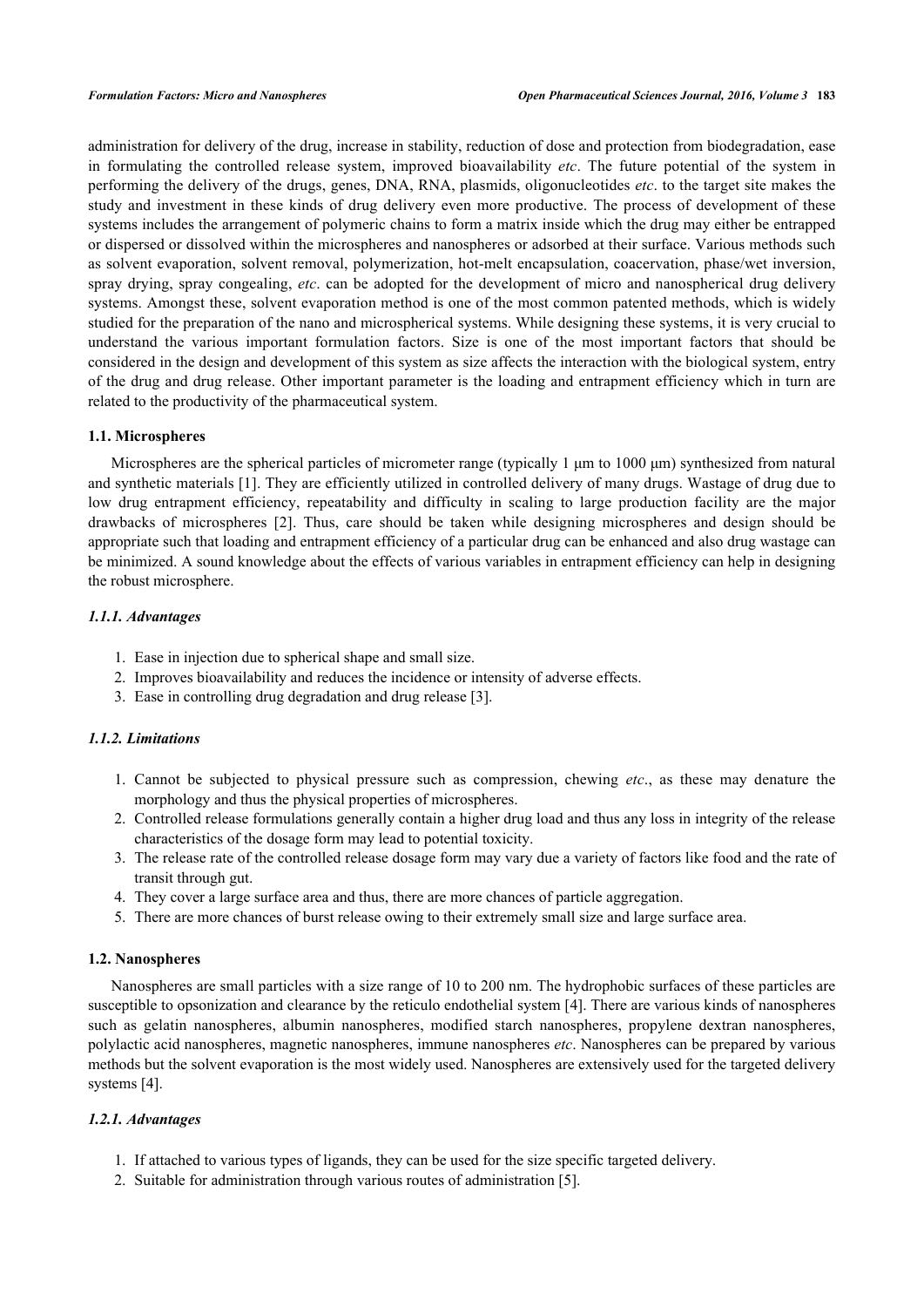- 3. They can help to reduce the toxicity [\[6](#page-9-5)].
- 4. Can be used for developing various kinds of controlled drug delivery systems.
- 5. Due to their small spherical size, they can easily pass through the smallest capillary and thus help in the target delivery systems [\[7](#page-9-6)].
- 6. Rapid clearance from phagocytes can be avoided and thus help in prolonging the residence time in the blood stream.

#### *1.2.2. Drawback of Nanospheres Drug Delivery System*

- 1. Due to their small size, they cover a large surface area and thus there are more chances of particle aggregation.
- 2. Also, chances of burst release are more because of their extremely small size and large surface area.

#### **1.3. Preparation with Solvent Evaporation Method**

Solvent evaporation method is one of the most widely used methods due to its ease in the formulation process and also its suitability for various modifications for preparing micro and nanospherical systems with improved properties. It was first patented in 1979 by Vanderhoff *et al*. as a polymer emulsification process to obtain polymeric particles. This method finds its claims in several patents thereafter.

In this process, the polymer or micro or nano capsule coating agent is dispersed in a volatile solvent which is insoluble in liquid manufacturing vehicle phase. The core material or the drug to be encapsulated is then dissolved or dispersed in the coating polymer solution. Application of the stirring at certain speed causes the core material to get dispersed in the liquid manufacturing vehicle phase to obtain a desired size range of the microsphere. This technique forms an emulsion between polymer solution and continuous phase. With the application of heat or evaporation of the volatile solvent with stirring, the polymer shrinks around the core or forms the matrix microspheres as the core is also dissolved in the coating solution. This technique can incorporate both water soluble and insoluble core materials inside the matrix system [[8\]](#page-9-7). The list of microspheres prepared with solvent evaporation method is given in Table **[3](#page-3-0)**.

## *1.3.1. Advantages of the Method*

- Modifications in the solvent evaporation technique such as multiple emulsion technique can be devised to prevent degradation of the drug during encapsulation, to increase the drug loading and to improve the predictability of the drug release [\[9](#page-9-8)].
- Can be used for the entrapment and release modification of both water soluble and water insoluble drugs [\[10](#page-9-9)].
- Solvent evaporation method using the microfluidic droplet devices can be used to make particles that are up to three orders of magnitude of different sizes and to enable a fine control on the synthesis of drug carriers and can be integrated in a complex microfluidic system [[11\]](#page-9-10).
- Relatively simple and convenient method which can be used for protecting and targeting active agents, providing desired release profile, increasing efficacy and decreasing toxicity.

#### **1.4. Types of Solvent Evaporation Method**

#### *1.4.1. Single Emulsion System*

This is a moderately efficient method of entrapment of the drug as the problem of relatively poor encapsulation of water-soluble and moderately water soluble drugs are inherent. The list of nanoparticles prepared by solvent evaporation technique by single emulsion method is given in Table **[1](#page-2-0)**. In this method, the drug is dissolved in the solution of the polymer (aqueous system) and then is dispersed to the non-aqueous system (oil) by continuous agitation. Generally a shearing action is required to produce the emulsion droplets of small size than the conventional ones  $[12 [12 -$ [15\]](#page-10-0). The second step involves cross-linking of the dispersed globule which is generally carried out by heat or by the means of cross linking agents such as glutaraldhyde or formaldehyde.

#### <span id="page-2-0"></span>**Table 1. List of nanoparticles prepared by solvent evaporation technique by single emulsion method.**

| Patent<br>No.                                 | <b>Drug</b>                             | <b>Polymer</b> | References |
|-----------------------------------------------|-----------------------------------------|----------------|------------|
| 12011.<br>IUS20<br>ີາ∩⊹<br>$^{\prime}$<br>104 | $\sim$<br>Hron oxide and<br>. Rhodamine | DI<br>. LLUF   | . I O      |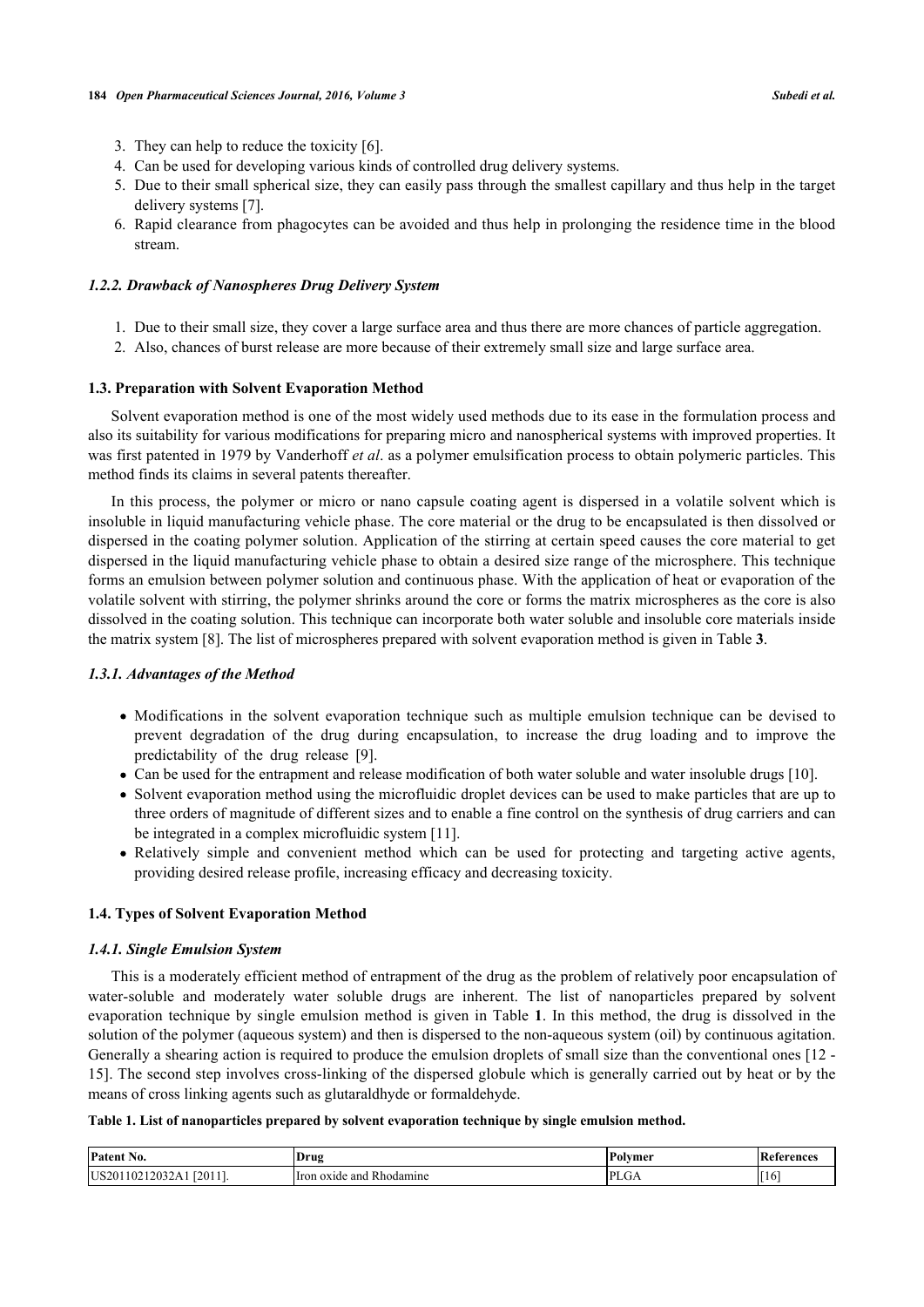| (1 avie 1) conia               |                                                  |                       |              |  |
|--------------------------------|--------------------------------------------------|-----------------------|--------------|--|
| Patent No.                     | Drug                                             | Polymer               | References   |  |
| US7728036B2 [2010].            | Nordihydroguaiaretic Acid [NDGA]                 | <b>PLGA</b>           | $[17]$       |  |
| US20100159021A1 [2010].        | Resveratrol                                      | Different polymers    | [18]         |  |
| US20100331819A1 [2010].        | Texaphyrin, Porhyrin, Benzochlorin or Chlorophil | Different polymers    | $\vert$ [19] |  |
| US20060188543A1 [2006].        | Paclitaxel                                       | <b>PLGA</b>           | $\sqrt{20}$  |  |
| US20060177416 A1<br>$[2006]$ . | Bupivacaine                                      | Polyester amide [PEA] | $\sqrt{21}$  |  |
| WO2004112696A2 [2004].         | Nordihydroguaiaretic Acid                        | <b>PLGA</b>           | $[22]$       |  |

*(Table 1) contd.....*

# *1.4.2. Multiple Emulsion System*

This method is generally applied for the preparation of microspheres of water soluble drugs, protein, peptides and vaccine which are generally in the double or multiple emulsion form. The common research on nanoparticles that has been produced by double emulsion (solvent evaporation method) is given in Table **[2](#page-3-1)**. The aqueous protein solution consisting of the drugs is dispersed in the lipophilic continuous phase. The primary emulsion thus formed is then homogenized and then added again to the aqueous solution of Poly Vinyl Alcohol (PVA), which results in the formation of a double emulsion. The solvent of the emulsion is then removed by the help of solvent evaporation or extraction. The emulsion is added with water to diffuse out the organic phase. After which the solid microspheres are obtained by centrifugation, filtration and washing with organic solvent to remove the traces of the oil from the surface [\[23](#page-10-8)]. Lyophilization can also be adopted to decrease the burst effect [[24\]](#page-10-9).

<span id="page-3-1"></span>

| Table 2. List of Nanoparticles produced by double emulsion method with solvent evaporation. |  |  |
|---------------------------------------------------------------------------------------------|--|--|

| <b>Drug</b>                     | Polymer        | <b>Explanation</b>                                                                                                                                                                         | <b>References</b> |
|---------------------------------|----------------|--------------------------------------------------------------------------------------------------------------------------------------------------------------------------------------------|-------------------|
| Cisplatin                       | <b>PBA</b>     | Nanoparticles that enable the release of drug in small concentration in a controlled manner [25]<br>were formulated which thus helped in controlling the nephron toxocity and ototoxicity. |                   |
| Aescin                          | PLGA           | Effect of formulation parameters in zeta potential, entrapment and size was studied.                                                                                                       | [26]              |
| Small interfering RNA PLGA      |                | Could encapsulate the small interfering RNA.                                                                                                                                               | [27]              |
| 5-Flurouracil                   | <b>PHBHHx</b>  | Small co-polymeric microspheres and nanospheres of spherical shape were obtained.                                                                                                          | [28]              |
| Ritonavir/Lopinavir             | <b>PLGA</b>    | Use of polaxomer and polyvinyl alcohol as a stabilizer and Methylene chloride as a solvent [29]<br>to produce PLGA microsphere.                                                            |                   |
| Doxorubicin HCl                 | <b>PLGA</b>    | Using polyvinyl alcohol as a stabilizer, small nanoparticles size were obtained.                                                                                                           | [30]              |
| Bovine serum albumin PLGA       |                | Using polyvinyl alcohol as stabilizer, small nanoparticles size were obtained.                                                                                                             | $[31]$            |
| Daunorubicin                    | PLGA/PLA       | Influence of various preparation parameters such as organic solvent, type of surfactant, [32]<br>type of polymers and molecular weight was studied.                                        |                   |
| Paclitaxel, caumarin            | Chitosan       | Efficacy of chitosan coated PLGA nanoparticles as an efficient delivery system was [33]<br>studied.                                                                                        |                   |
| Small interfering RNA PLGA /PEI |                | It was found that presence of PEI in PLGA nanoparticles increased siRNA encapsulation [34]<br>by about 2-fold and also improved release profile of siRNA.                                  |                   |
| Brimonidine tartrate            | Eudragit RS100 | Eudragit RL 100/Narrow size range of nanoparticles with improved drug loading could be obtained for [35]<br>treating open angle glaucoma.                                                  |                   |

#### <span id="page-3-0"></span>**Table 3. Studies in Microspheres prepared by solvent evaporation technique.**

| <b>Drug</b>                                    | Polymer                                      | <b>Result and Inferences</b>                                                                                                                                                                                     | References  |
|------------------------------------------------|----------------------------------------------|------------------------------------------------------------------------------------------------------------------------------------------------------------------------------------------------------------------|-------------|
| rhVEGF<br>(human<br>endothelial growth factor) | vascular Poly(lactic-co-glycolic acid); PLGA | Sustained order release of VEGF was observed for 2 weeks. [36, 37]<br>Dynamic light scattering (DLS) showed monodispersed<br>microparticles of small variation in micro particle size<br>$\left( <2\% \right)$ . |             |
| Etoposide                                      | Poly ( $\varepsilon$ -caprolactone)          | Sustained microsphere with narrow size distribution and [38]<br>Ismooth surface.                                                                                                                                 |             |
| Aspirin                                        | phthalate (CAP) and their mixture $(1:1)$    | Ethyl cellulose (EC), cellulose acetate Free flowing microspheres were observed.<br>EC showed slower release rate than CAP and mixture.                                                                          | $\sqrt{39}$ |
| Atenolol                                       | Ethyl cellulose                              | Effect of various factors on release and entrapment was [40]<br>Istudied.                                                                                                                                        |             |
| Theophylline                                   | Cellulose acetate                            | Good yield (87.5%) and good entrapment efficiency [41]<br>$(92.4\%)$ was observed.                                                                                                                               |             |
| Telmisartan                                    | Ethylcellulose                               | Hollow microsphere formation.                                                                                                                                                                                    | $[42]$      |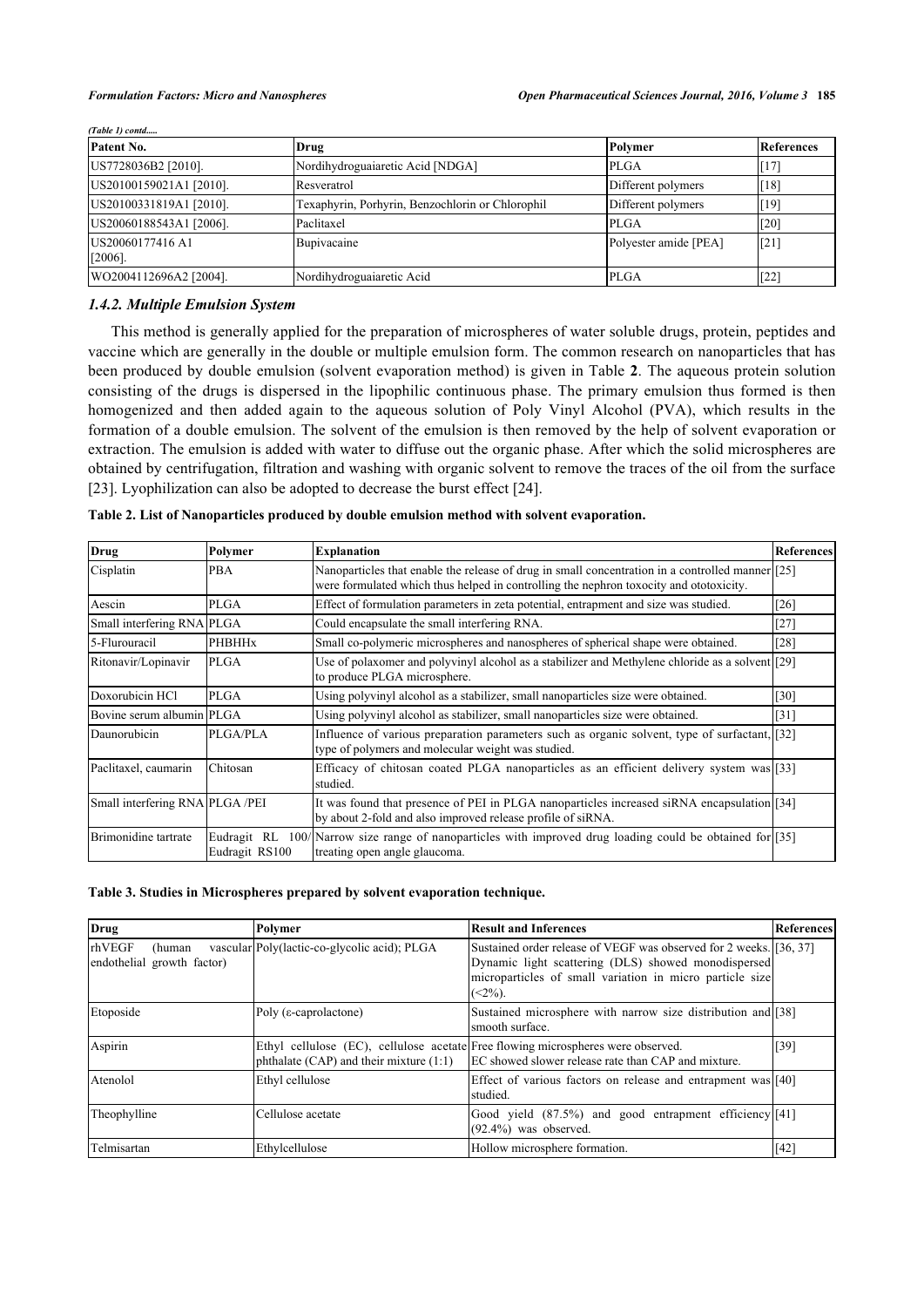| Drug                  | Polymer                                       | <b>Result and Inferences</b>                                                                                                                    | <b>References</b> |
|-----------------------|-----------------------------------------------|-------------------------------------------------------------------------------------------------------------------------------------------------|-------------------|
| Nifedipine            | Eudragit RL100                                | High drug-loading percent, successful retarding release [43]<br>(over 12 hours) and spherical and smooth surface<br>morphology were obtained.   |                   |
| Salbutamol sulphate   | <b>HPMC</b> and Carbopol                      | Good entrapment efficiency was observed $(68.3\pm0.01$ and [44]<br>94.9±0.02%).                                                                 |                   |
| ValacyclovirHCl       | <b>Ethyl Cellulose</b>                        | Floating microsphere could be obtained which will have [45]<br>high resident time in the upper part of GIT resulting in<br>improved absorption. |                   |
| Captopril             | Eudragit S100, Ethyl Cellulose                | A sustained release was obtained.                                                                                                               | $[46]$            |
| Stavudine             | Ethylcellulose, Dibutylpthalate               | Controlled release was obtained for a drug with very short [47]<br>half life.                                                                   |                   |
| Boswellic acid        | HPMC, Ethylcellulose                          | Increased gastric retention                                                                                                                     | [48]              |
| Ranitidine            | S <sub>100</sub>                              | HPMC K100, Xanthan gum, Eudragit Using acrylic and hydrophilic polymer, gastric residence [[49]<br>time can be increased.                       |                   |
| Rosiglitazone maleate | HPMC, Ethylcellulose]                         | Decrease in gastric irritation, protection from gastric [50]<br>degradation                                                                     |                   |
| Cephalexin            | Ethylcellulose                                | Sustained effect                                                                                                                                | [51]              |
| Famotidine            | Acrylocoat S100, cellulose acetate            | The floating behavior, release rate and physical properties [52]<br>are affected.                                                               |                   |
| Cefpodoximeproxetil   | HPMC K100 M, Ethylcellulose                   | Sustained effect                                                                                                                                | $[53]$            |
| Rabeprazol sodium     | HPMC, Methyl cellulose                        | Improved short half life and prevention of degradation of [54]<br>drug from lower part of stomach                                               |                   |
| Clarithromycin        | <b>HPMC</b><br>15M,<br>K4M,<br>Ethylcellulose | 100LV, Sustained effect                                                                                                                         | $[55]$            |
| Cimetidine            | HPMC, Ethylcellulose                          | Sustained effect                                                                                                                                | $[56]$            |

#### *(Table 3) contd.....*

# **2. EFFECT OF FORMULATION VARIABLES ON DRUG RELEASE**

#### **2.1. Effect of Molecular Weight of Polymer on Drug Release**

It is a very clearly observed phenomenon that the release mechanism can easily be modulated by the weight of used polymer as higher molecular weight polymer shows slower release of the drugs [[57](#page-11-18)]. It has been observed that at the same amount of polymer in the micro spherical system, the polymers of higher viscosity are difficult to dissolve. The main reason behind this phenomenon is the requirement of higher energy to pull the chain of polymers of higher viscosity from their matrix and formation of thicker gel layer after the hydration. The viscosity effect is mainly due to the differences in the molecular weight of the polymers. The following equation has been derived to explain the relation between the polymer molecular weight and disentanglement concentration [[58\]](#page-11-19):

Cp, dis= 2700/ MW

Where,

MW= molecular weight of the polymer,

Cp, dis= polymer disentanglement concentration.

The above relation shows that when the molecular weight of the polymer increases, the total porosity of the polymers decreases which causes prolonged release of drug from the microspherical system. Take for instance HPMC polymers such as HPMC k4M, HPMC k15M and HPMC K100M having molecular weight of 95, 120 and 250 kDa in which HPMC K100M is seen to have a lower release rate than the others. This relationship also explains that at a higher MW, the polymer disentanglement concentration is very low and reaches a plateau [\[59\]](#page-11-20). Young and Nelson equation can be used to explain the sorption and desorption profile of different viscosity grades of HPMC polymers. These equations describe three locations of the sorbed moisture: monolayer adsorption, externally adsorbed moisture, and internally absorbed moisture. Increase in the polymer weight results in the reduction of amount of internal water absorption and increase in external adsorption. In the experiment on "Elucidating the moisture sorption and desorption profile of different viscosity grades of HPMC (K4M, K15M and K100M)", it was observed that the lowest value of internally absorbed moisture was obtained for HPMC K100M [[60\]](#page-11-21). Since viscosity of the HPMC polymers is related to the molecular weight and has a large influence on the erosion rate of the matrix tablet, the erosion rate can be adjusted by the choice of HPMC polymer viscosity or by mixing polymers of different viscosity grades [[61](#page-11-22)]. A higher molecular weight HPMC polymer thus has a higher water holding capacity and the matrices of such polymeric system are less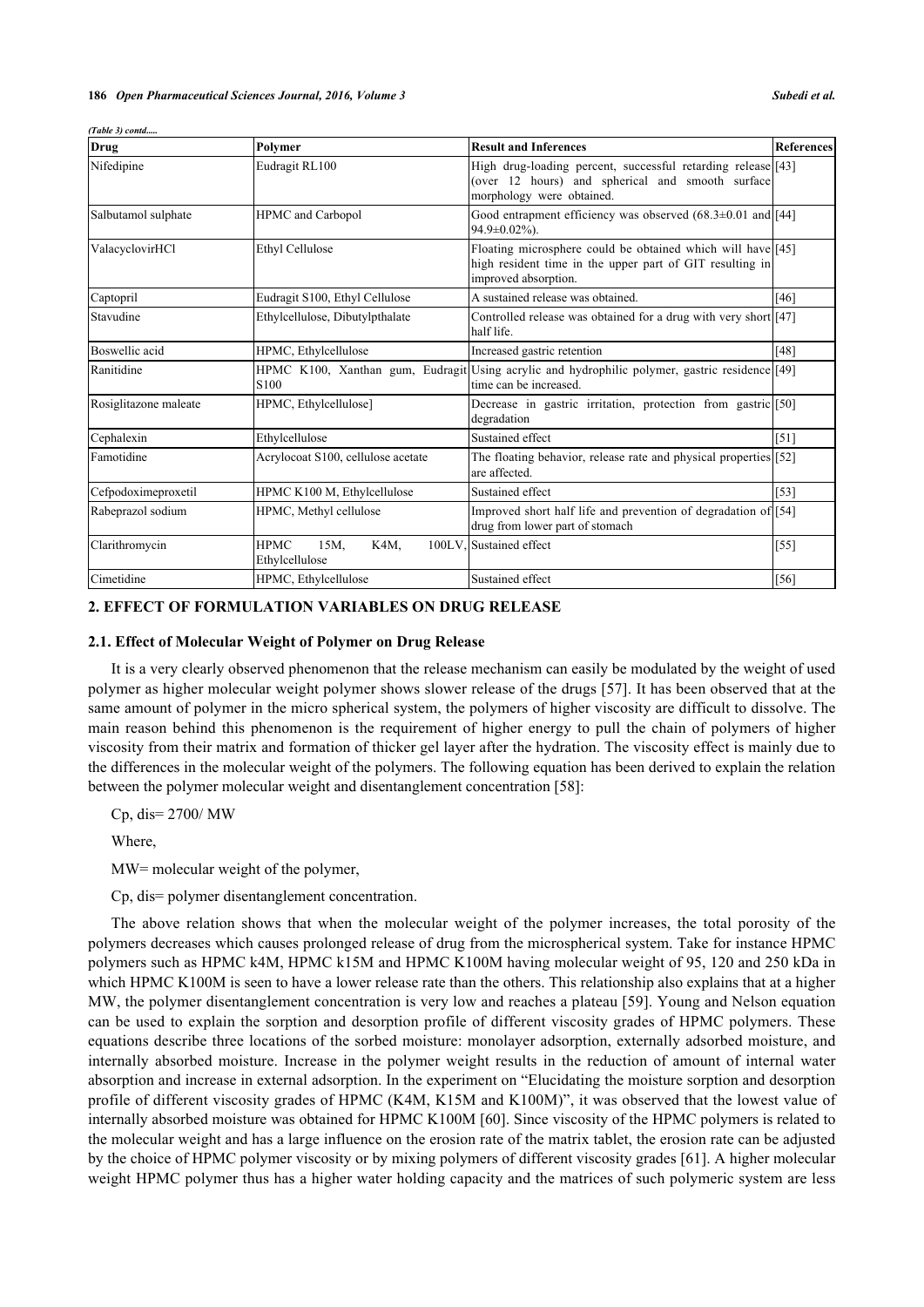prone to erosion [[62\]](#page-11-23).

Want *et al*. has explained that initial increase in the thickness of the matrix system (*e.g* microspheres and tablets) is higher for the higher molecular weight HPMC grades. With the increase in water sorption (hydration of the polymer chain), the disentanglement concentration is reached above which the polymers disentangle and detach from the gelled matrix resulting in the polymer erosion [\[63](#page-11-24)]. The effect of the molecular weight of the polymer has also been explained with the PLGA polymers with different molecular weights: PLGA 15000, PLGA 20,000 and PLGA 30,000 and it was found that with the increase in molecular weight, the loading capacity is increased because of presence of stronger barrier properties of polymers with high molecular weight [[64\]](#page-12-0). The release of the drug from the microsphere is also the function of degradation of polymers. The release of the drug can be programmed into prolonged released systems by loading the drug into microspheres made of biodegradable aliphatic polyesters. For instance, the release of Gentamicin Sulphate was faster in PLHMGA than the PLGA polymers as degradation rate of PLHMGA is more rapid than PLGA [\[65](#page-12-1)].

#### **2.2. Effect of Surfactant Concentration on Drug Release**

The incorporation of higher amount of surfactant is not usually a good idea for designing the controlled or sustained release microparticulate system because it has been observed that surfactant increases the rate and amount of drug release from the microparticulate system. The basic reason to explain this phenomenon is the increase in wettability and better solvent penetration inside the matrix system. Increase in surfactant concentration is also believed to increase the drugs deposited at the surface of those matrix microspherical systems [[66\]](#page-12-2).

The presence of the surfactants also affects the modification of encapsulated products such as insulin and gives rise to a sustained release profile from the matrices of microspheres. In a research, related to encapsulating bovine insulin with poly (lactide co-glycolide) using different concentrations of non-ionic surfactants like poloxamer 188, polysorbate 20 and sorbitan monooleate 80, it was observed that during the period of sustained release, modification of insulin to a high-molecular weight product was observed and its amount was related to the surfactant used. Among all the surfactants used, polysorbate 80 at 3% w/v concentration was observed to have good insulin loading and slow drug release [\[67](#page-12-3)].

The HLB values of the emulsifiers have marked effect in defining the micromeretic properties, release and encapsulation of the drug in nano and microspherical systems. It is generally observed that emulsifiers with higher HLB were found to be more effective for the encapsulation of the drug and showed better control of drug release from the matrix system [[68\]](#page-12-4).

#### **2.3. Effect of Stirring Rate on Drug Release**

Various micro and nanospherical preparation methods require the use of stirrers. This is usually more popular in the solvent evaporation or the emulsion solvent evaporation technique. Stirring rate has been used to explain the average diameter of the microspherical system.

The sensitivity of polymer erosion to the degree of agitation can influence the polymer's ability to give reproducible and agitation-independent release in the complex hydrodynamic environment of the gastrointestinal tract compared to more rigid non-eroding matrix materials [[69\]](#page-12-5).When the stirring rate is higher, it causes the formation of finer dispersion of the microparticles. When these microparticles are observed from SEM (Scanning Electron Microscope) photographs, the larger microspheres formed at lower stirring rate are seen to be porous than those formed at higher stirring rate. As the porosity of systems increases, the diffusion of the drug from the matrix system becomes easier [[70](#page-12-6)]. On the another study, the influence of stirring speed on the release of drug from biodegradable matrix microsphere was studied which showed that by increasing speed from 400 to 1200 rpm, there was a marked effect on mean diameter of the microsphere which decreased from  $251\mu$  to  $104\mu$ . The release rate of the drug was observed to be faster in the small size microsphere [\[71](#page-12-7)]. Particle size also had the influence on the release property of the drug from microspheres. This is also supported by the results of the research done by Pan Yan *et al*. where they found that particle size had an important influence on the release of insulin from microspheres. They found that larger particles released relatively less amount of insulin at the initial burst stage thus preventing initial burst which is considered as one of the main drawbacks of microsphere [[72](#page-12-8)]. It has also been observed that drug release depends strongly on microsphere diameter of 10-μm and 20-μm particles exhibiting concave-downward release profiles while larger particles resulted in sigmoidal release profiles [\[73](#page-12-9)].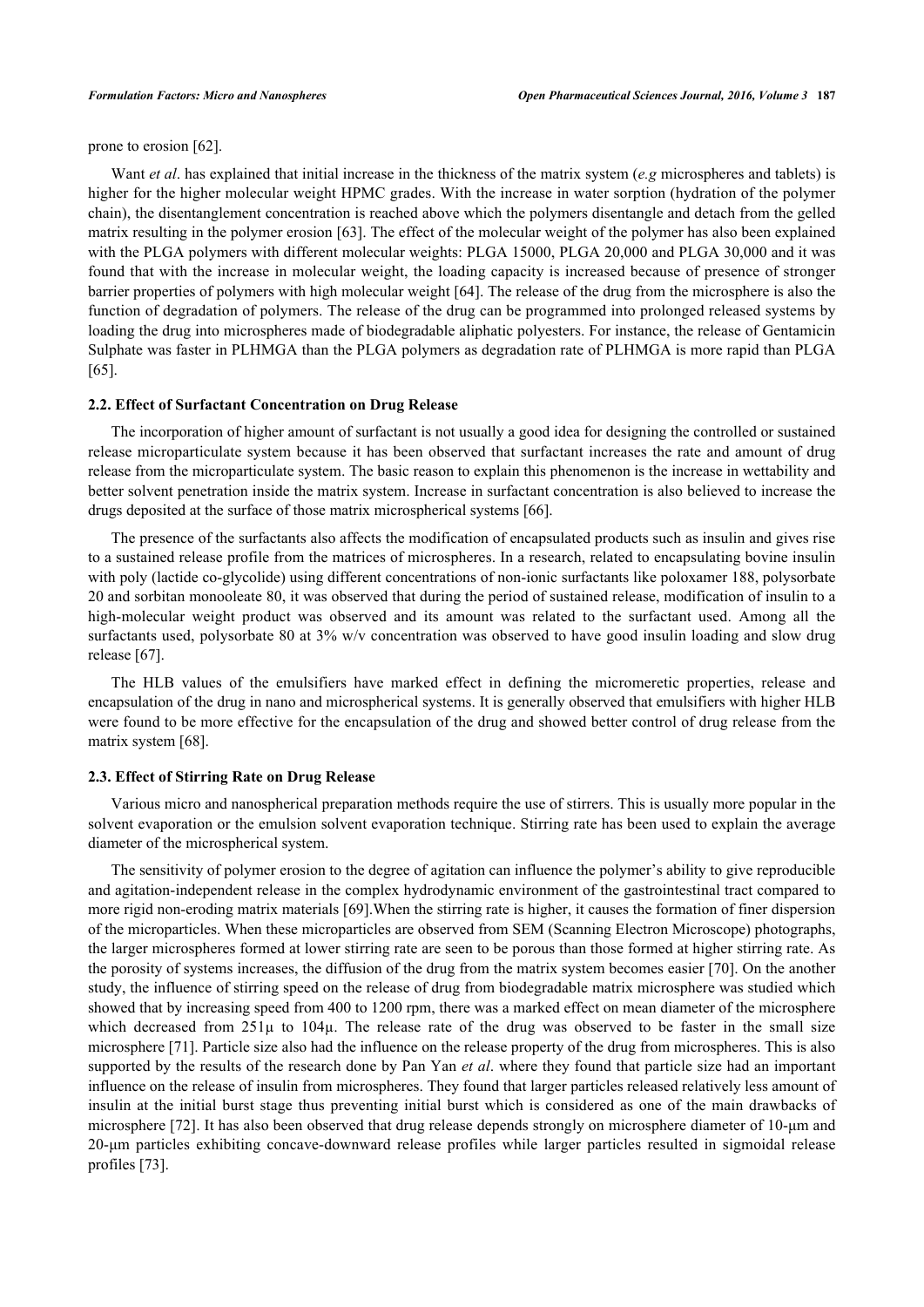#### **2.4. Effect of Temperature Programming on Drug Release**

In all the methods of preparation of microsphere which involves evaporation of the volatile component, temperature has a very important role in defining the drug release. Generally, an abrupt increase in temperature during the manufacture or use of very high temperature causes the rapid expansion of methylene chloride from the body of the microsphere and causes the formation of hollow core and a thin permeable body [\[74](#page-12-10)]. It has been observed that the amount of continuous phase and the micro/nanoparticle: bulk fluid ratio affects the release behavior of drugs from the system. The solvent evaporation method is generally inconvenient for micro/nano spherical systems of water soluble drugs because there is tendency of drug loss from emulsified polymeric phase before solidification of polymer in microsphere [[75\]](#page-12-11). Also, drug release is significantly faster in higher particle mass:bulk fluid volume ratio in case of non-porous and initially porous system which should be taken into account when defining the experimental conditions for drug release measurements from this type of advanced drug delivery systems [[76\]](#page-12-12).

# **3. EFFECT OF FORMULATION VARIABLES ON DRUG ENTRAPMENT**

#### **3.1. Effect of Polymer Concentration on Drug Entrapment**

A higher molecular weight polymer has a greater degree of entanglement and thus will reduce the molecular diffusion area and permeation of the drug across the matrix gel. When the polymer concentration increases, there will be increase in the viscosity of the polymer gel and which thus results in longer diffusional path [\[77](#page-12-13)]. This causes a decrease in the diffusion coefficient of the drug and reduction in the release rate of the drug. In order to achieve a constant zero order or sustained release, the polymer should be hydrated fast to form a gel layer before the contents of the matrix tablet gets dissolved. For the higher viscosity gels, they become more resistant to dilution and erosion [[78\]](#page-12-14). On the other hand, the polymer forming the loose network in the matrix is seen to decrease the release rate and encapsulation efficiency as the network allows the drug particles to leach out during the microsphere production [[79](#page-12-15)]. It has been observed and widely accepted that an increase in the polymer concentration increases the entrapment of the drug inside the micro and nanospherical systems. The main reason for this phenomenon can be explained with the help of following points.

#### *3.1.1. Effect Due to Increase in Viscosity*

As explained earlier, high concentration of the polymer used to formulate the microspherical systems causes the increase in viscosity of the solution and delays the drug diffusion within the polymer droplets.

#### *3.1.2. Effect of Increase in Velocity of Precipitation*

When, the concentration of the polymers increases or the ratio of drug and polymer decreases, the polymers tend to precipitate faster on the surface of the dispersed phase and it can prevent drug diffusion across the phase boundary.

#### *3.1.3. Effect of Increase in Size*

With the increase in polymer concentration, the size of the microsphere increases. This causes a decrease in the surface area of the microspheres and decreased exposure to water. Thus, the drug loss due to diffusion from the gel layer also decreases. Decreasing the polymer concentration also leads to reduction in loading efficiency due to maximum drug: polymer ratio and small size of microspheres is obtained resulting in loss of drug from surface during washing of microspheres. In an experiment by Saravananet *et al*. where they formulated the floating microspheres of ranitidine hydrochloride with ethyl-cellulose as a polymer, they observed that increase in the polymer concentration increased the drug entrapment with maximum entrapment seen at a drug:polymer ratio 1:3 [\[80](#page-12-16)].

#### **3.2. Effect of Interaction Between Drug and Polymer on Drug Entrapment**

The interaction between drug and polymer may be hydrophilic or hydrophobic and may result in the drug release and entrapment from micro or nanospherical system. For hydrophobic interactions, the drug is best encapsulated in polymers containing with free carboxylic acid end groups. For hydrophobic interactions the encapsulation or the entrapment efficiency may be increased by relatively hydrophobic end capped polymers [\[81](#page-12-17), [82](#page-12-18)]. It is also observed that the encapsulation of microsphere of tetanus toxoid formed with PLGA increased when formulated with hydroxylpropyl cyclodextrin (g-HPCD). It is supposed that the g-HPCD increased the interaction by involving amino acid side group of the toxoid into its cavity and simultaneously interacting with PLGA through Vander Waals and hydrogen bonding forces [\[83](#page-12-19)]. It is also observed that the complexation between the drug and the polymer may affect in the release of the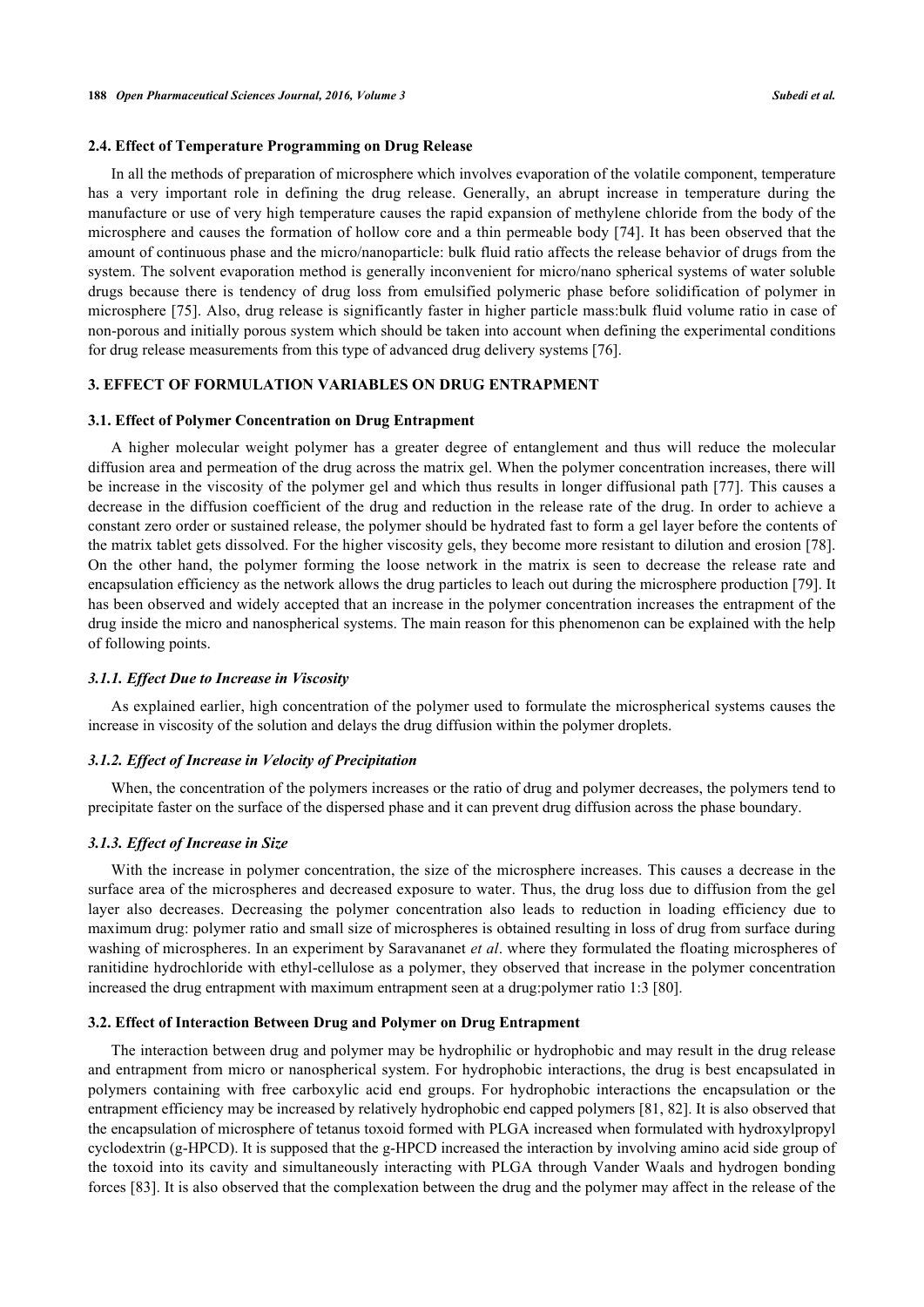drug from the matrix system. In a study of 23 drugs with different solubility and molecular weight, matrixed with HPMC and sodium carboxy methylcellulose, it was observed that very soluble and soluble drugs such as beta-blockers and soluble vitamins (thiamine hydrochloride) released more slowly in a matrix of HPMC and sodium carboxymethylcellulose due to complex formed between cationic drug and anionic polymer [\[84](#page-13-0)].

#### **3.3. Effect of Stirring Rate on Drug Entrapment**

Various experiments have been performed taking in consideration the observation of the stirring rate and its effect on the entrapment of the drug inside the matrix systems of microspheres. It has been observed that with the increase in the stirring rate, the mean particle size decreases and due to fast evaporation of the solvent from the matrix system during the manufacture, there is a formation of the hollow spheres. In the lower stirring rate such as 300 rpm, there is a formation of the solid and irregular type of microsphere. But as the rpm increases to 1000 or 1500, various hollow spheres begin to form in the formulation process but the microspheres are spherical in nature. This property of formation of the hollow microspheres of spherical shape can be taken as an attribute for the entrapment of the drug to transfer inside the narrow capillary space. In an experiment of formation of the microspheres of Diltiazem HCl using Eudragit RS100 and Eudragit RL 100 in which the stirring speed had been applied between 300 to 1000 rpm, solid and irregular microparticles were seen at a lower stirring rate while at 600 rpm particles size and drug entrapment efficiency were 82% and 210 μm, respectively, and at 1000 rpm spherical shape of microspheres was observed but particles coalesced to beaker wall and also decrease with decreased particle size [[85](#page-13-1)]. Increase in stirring speed is thus little difficult to obtain the small microparticles owing to the loss of formulation by adhering on the walls of manufacturing vessels. Similar results were obtained in the research conducted by S. Jose *et al.* in the study of colon specific chitosan microspheres for chronotherapy of chronic stable angina where they observed that increasing the stirring rate from 1000 to 2000 rpm, decreases the entrapment efficiency from 89% to 86.5%[[86](#page-13-2)]. In the experiment of preparation of thermoresponsive hydrogel of N-isopropylacrylamide, it was observed that the size distribution could readily be programmed by altering the stirring rate and changing the concentration of lecithin in the formulation [[87\]](#page-13-3).

# **3.4. Effect of Surfactant Concentration on Drug Entrapment**

It has been observed that surfactant affects both the drug release and drug entrapment in the microspherical system. Increase in surfactant concentration leads to decrease in encapsulation efficiency of microspheres due to the fact that increase in surfactant concentration leads to stabilization of small droplets and results in smaller microspheres. Loss of drug from surface of small microspheres is more than that of larger microspheres during washing [\[88\]](#page-13-4). In one study of variability of PLGA nanoparticles quality by Placket- Burman design, it was observed that the higher concentration of the emulsifier increased the partition of drug from internal to external phase due to increased solubility of the drug in the external phase [\[89](#page-13-5)]. Statistical analysis of the results of the study showed that the increase in emulsifier concentration caused a decrease in the entrapment efficiency.

#### **3.5. Effect of Cross-Linking Agents on Drug Entrapment**

Benergee *et al*. observed that entrapment can be increased in interprenating polymer network (IPN) based formulation by the incorporation of higher amount of cross linking agents like gluteraldehyde, therefore, for the slightly soluble drugs, incorporation of optimized amount of cross-linker can improve the entrapment [\[90\]](#page-13-6). This has also been observed in the case of mucoadhesive microspheres. Patel *et al*. investigated in the effect of cross linker on drugloading efficiency of glipizide mucoadhesive microspheres where a significant effect on mucoadhesion and drug entrapment efficiency of microspheres was observed. This could be explained as when the amount of glutaraldehyde increases, it tends to favor the cross-linking and consequently forming spherical free-flowing microspheres with an increase in drug loading efficiency [\[91](#page-13-7)].

#### **3.6. Effect of Temperature on Drug Entrapment**

Temperature has the significant role in affecting the morphology, entrapment and release rate of the drug from the microspherical systems. It has been observed that at higher temperature, the microspheres have hollow core and porous wall owing to the fact that the volatile components such as methylene chloride used in the formulation of the microspheres evaporate rapidly at a higher temperature. It has also been observed that the core size and wall thickness are depended on the temperature ramp. A rapid rise in temperature results in a thin wall and a large hollow core, whereas a stepwise temperature rise (15 to 25, then to 40 $^{\circ}$ C) results in a reduced core size [\[92](#page-13-8)].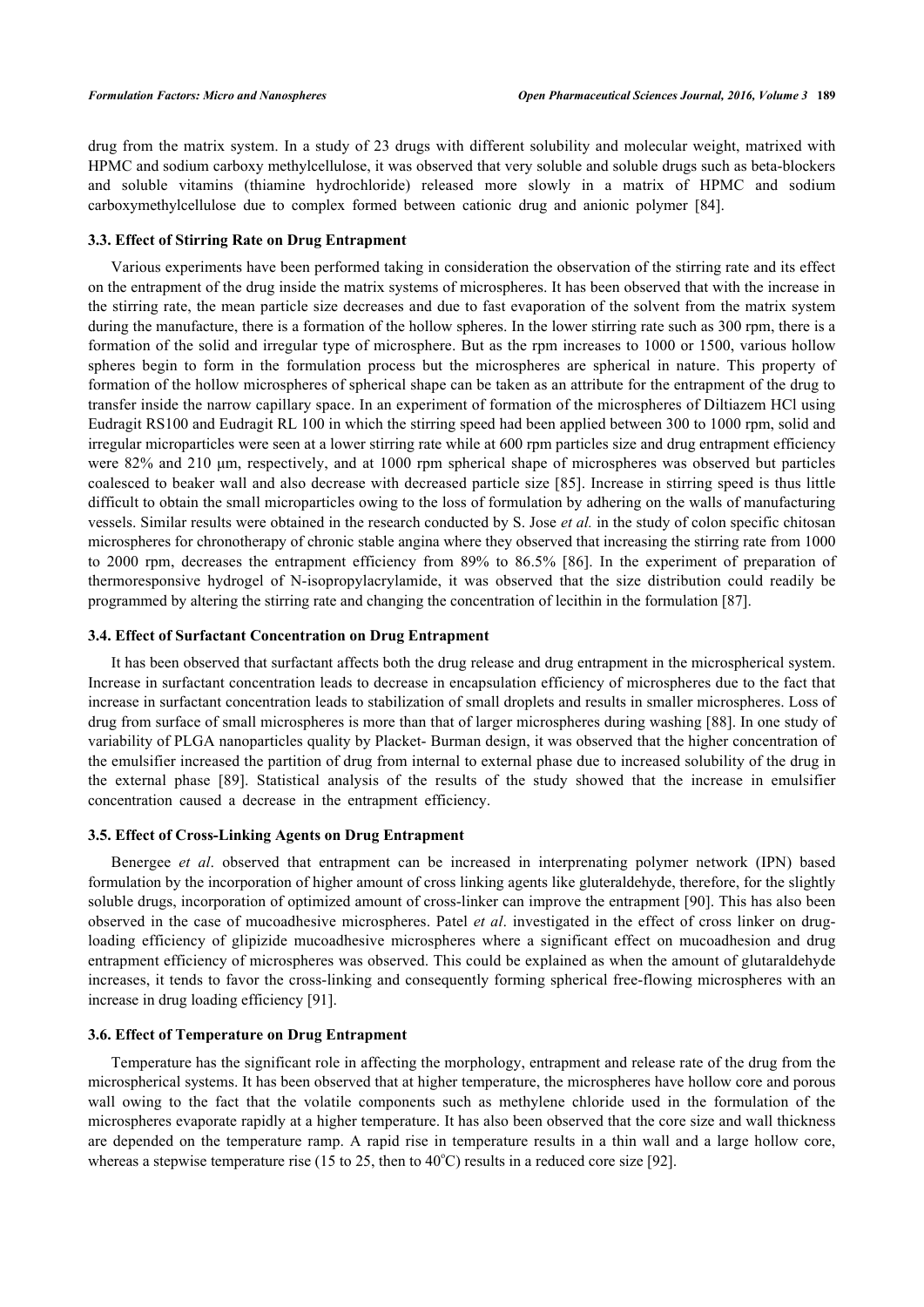#### **4. EFFECTS OF FORMULATION VARIABLES ON MICROSPHERE SIZE**

#### **4.1. Effect of Polymer Concentration on Microsphere Size**

It is widely observed phenomenon that the particle size of the microspheres increases as the ratio of polymer increases in the microspherical system because of increase in the viscosity of the polymer which results in formation of larger emulsion droplets and thus consecutively larger size of the microspheres. The explanations were well observed in an experiment by Patel *et al*. where the particle size of aspirin loaded microspheres was analyzed by optical microscopy. The average particle size of microspheres was found to be in the range of 328 to 990 μm. The polymer solution of increasing concentration showed greater size in SEM[[93](#page-13-9)]. The polymer concentration has also been observed to have effect on the size of the nanospheres. Lung-Hsin Hung *et al*. studied a new method for nanosphere synthesis by droplet microfluidic solvent evaporation technique where they observed that increase in initial PLGA concentration increased the diameter of the particles and also increased the particle volume. An increase in the concentration of PLGA from 0.5% to 5% increases the volume by 20 folds from 0.52 to 9.2 pl. This concludes that on increasing the concentration of PLGA, it decreases the density and hence results in larger matrix size and cargo capacity [\[94](#page-13-10)].

#### **4.2. Effect of Surfactants on the Microsphere Size**

#### *4.2.1. Effect of Surfactants of Different HLB Values on the Size of Microspheres*

The particle size of the microsphere increases with the increase in the HLB value of the surfactant being used. Microspheres prepared using surfactants of higher HLB value are larger in size and competitively have a higher entrapment efficiency which is due to the fact that the entrapment efficiency increases with the increase in the microsphere size. Similar results were obtained in an experiment where the effect of surfactants like span 80 and span 20 on particle sizes and entrapment efficiency of tramadol loaded PCL microspheres were studied. The results demonstrated that the microspheres prepared using span 80 were smaller than that of span 20. And the mixture of surfactants showed further smaller microspheres [\[95](#page-13-11)].

#### *4.2.2. Effect of Surfactant Concentration on the Size of Microspheres*

It has been observed that increase in concentration of the surfactant used to manufacture the microspheres causes decrease in the size of the microsphere owing to the fact that increase in concentration of the surfactant causes decrease in the interfacial energy between the two droplets and the presence of emulsifying agent in the cross linking medium, allowing the stabilization of the preformed microspheres to maintain their size until completion of the cross linking reaction. Similar results were obtained in the experiments of Patel *et al*. in preparation and evaluation of ethyl cellulose microspheres by emulsification-solvent evaporation method where increase in concentration of the emulsifying agent caused decrease in the particle size of the microspherical system [[96\]](#page-13-12).

#### **4.3. Effect of Stirring Rate on the Microsphere Size**

Stirring speed also affects the percentage yield and mean microparticle size because of the turbulence developed. In higher rate of the stirrer (1500 rpm), there was the production of froth and adhesion in the walls of the container which consequently decrease the mean particle size of the microsphere. An optimum spherical shape and state free from aggregation was obtained to the stirring speed of 1000 rpm. An increase in particle size at low stirring speed (500 rpm) can be explained on the basis of tendency of the globules to aggregate and coalesce [[97\]](#page-13-13).

Target drug release with the help of encapsulation techniques such as microspheres is an important future directive in the formulation works. Microspheres thus have to maintain an acceptable size for the drug permeation and targeting to the desired location. The explanations are also supported by experiment by Gülen Melike Demir *et al*. where on increasing the stirring rate from 8,000 to 20,000 rpm, the particle size decreased from 72.54  $\mu$ m to 13.67  $\mu$ m and also increased the zeta potential 0.135 to 0.245 Mv [[98\]](#page-13-14).

#### **4.4. Effect of Viscosity of the Dispersed and Continuous Phase on the Microsphere Size**

It has been observed that the viscosity of the dispersed and the continuous phase greatly affects the microsphere size. In an experiment, microspheres were prepared using a hydrocarbon-perfluorocarbon solvent extraction process. It was observed that smaller microspheres were produced at the same mixing intensity when the viscosity of the dispersed phase was decreased. Increased continuous phase viscosity reduced the coalescence of the droplets and hence smaller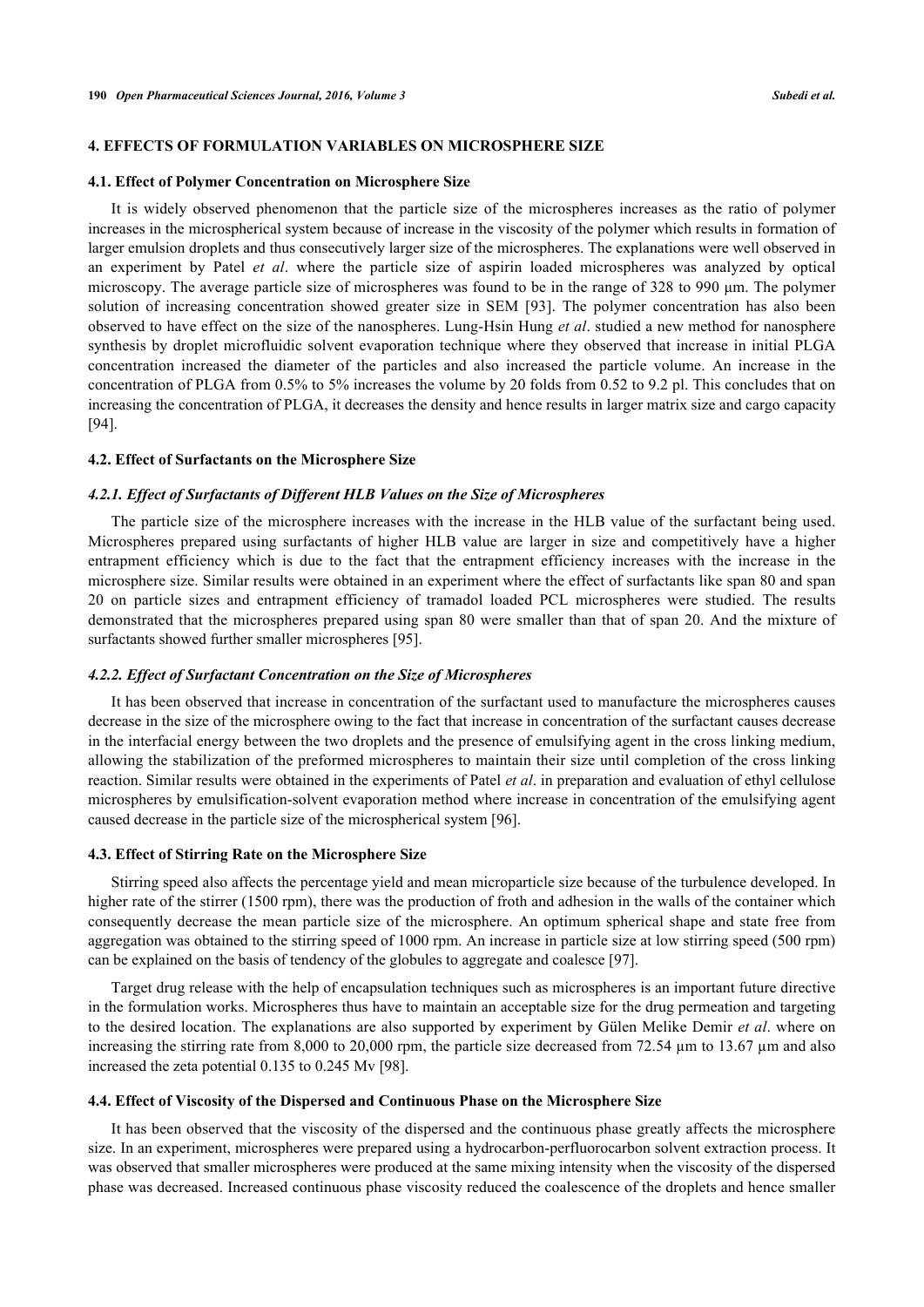microspheres were produced. The mean microsphere size was first found to decrease as the volume ratio of the dispersed phase to the continuous phase increased but upon further increase, the mean microsphere size was found to increase [\[99](#page-13-15)].

# **CONCLUSION**

Micro and nanospherical formulations find their increasing role in drug delivery, storage and entrapment system in the recent times. Many approaches have been devised for the preparation of the micro and nanospheres among which solvent evaporation method is widely used due to its ease of formulation and process control. However, a thorough knowledge of various process engineering factors such as effects of polymer type, weight, viscosity, hydrophilicity, concentration, polymer ratio, stirring speed, emulsifier concentration, concentration of cross-linking agents, type of solvent used for the formulation, rate of addition of the solvent *etc*. are of the essence in the design of a robust micro and nanospherical system as these factors affect the yield, morphology, release and entrapment of the drug inside the system.

# **ABBREVIATIONS**

| <b>CAP</b>  | $=$ | Cellulose Acetate Phthalate.     |
|-------------|-----|----------------------------------|
| EС          | =   | Ethyl Cellulose.                 |
| <b>HPCD</b> | =   | Hydroxylpropylcyclodextrin.      |
| <b>HPMC</b> | =   | Hydroxy Propyl Methyl Cellulose. |
| PLGA        | $=$ | Poly (lactic-co-glycolic acid).  |
| <b>SEM</b>  |     | Scanning Electron Microscope.    |

# **CONFLICT OF INTEREST**

The authors confirm that this article content has no conflict of interest.

# **ACKNOWLEDGEMENTS**

The authors are very thankful to the entire team of Kathmandu University especially Ms. Uma Bhasima and Mr. Basanta Dhodary of University of Konstanz for providing kind support in the completion of this manuscript. The review works bears no financial support from commercial sources.

# **REFERENCES**

- <span id="page-9-0"></span>[1] Kataria S, Akanksha M, Premjeet S, Bilandi A, Kapoor B. Microsphere: a review. Int J Res Pharm Chem 2011; 4: 1184-97.
- <span id="page-9-1"></span>[2] Dhakar R. Variables influencing the drug entrapment efficiency of microspheres: A pharmaceutical review. Pharm Lett 2010; 2(5): 102-16.
- <span id="page-9-2"></span>[3] Subedi G, Maharjan R. Influence of different hydroxypropyl methylcellulose polymers in defining the micromeretic properties, erosion, drug entrapment and release from microspheres. Int J Pharm Pharm sci 2015; 5(1): 295-316.
- <span id="page-9-3"></span>[4] Singh A, Garg G, Sharma PK. Nanospheres: a novel approach for targeted drug delivery system. Int J Pharm Sci Rev Res 2010; 5: 84-8.
- <span id="page-9-4"></span>[5] Mohan VJ, Chen Y. Nanoparticles: a review. Trop J Pharm Res 2006; 5: 561-73.
- <span id="page-9-5"></span>[6] Zhang Q, Shen Z, Nagai T. Prolonged hypoglycemic effect of insulin-loaded polybutylcyanoacrylate nanoparticles after pulmonary administration to normal rats. Int J Pharm 2001; 218(1-2): 75-80. [\[http://dx.doi.org/10.1016/S0378-5173\(01\)00614-7\]](http://dx.doi.org/10.1016/S0378-5173(01)00614-7) [PMID: [11337151](http://www.ncbi.nlm.nih.gov/pubmed/11337151)]
- <span id="page-9-6"></span>[7] Illum L. Nanoparticulate systems for nasal delivery of drugs: a real improvement over simple systems? J Pharm Sci 2007; 96(3): 473-83. [\[http://dx.doi.org/10.1002/jps.20718](http://dx.doi.org/10.1002/jps.20718)] [PMID: [17117404\]](http://www.ncbi.nlm.nih.gov/pubmed/17117404)
- <span id="page-9-7"></span>[8] Parmar H, Sunil B, Nayan G, Bhushan R, Sunil P. Different methods of formulation and evaluation of mucoadhesive microsphere. Int J Appl Biol Pharm Technol 2010; 3: 1157-67.
- <span id="page-9-8"></span>[9] Subedi G, Shrestha AK, Shakya S. Formulation and *in-vitro* evaluation of controlled release tramadol hydrochloride microspheres and study of the factors affecting drug entrapment efficiency and drug release using central composite design. J Int Res Med Pharm Sci 2015; 8(3): 129-39.
- <span id="page-9-9"></span>[10] Kshirsagar DS, Saudagar RB. Microsphere: a review. Res J Top Cosmet Sci 2017; 7(1): 27-37.
- <span id="page-9-10"></span>[11] Marre S, Jensen KF. Synthesis of micro and nanostructures in microfluidic systems. Chem Soc Rev 2010; 39(3): 1183-202.
- <span id="page-9-11"></span>[12] Sudhamani T, Noveen Kumar RK, Ravi Kumar VR, Revathi R, Ganesan V. Preparation and evaluation of ethyl cellulose microspheres of ibuprofen for sustained drug delivery. IJPRD 2010; 8: 119-25.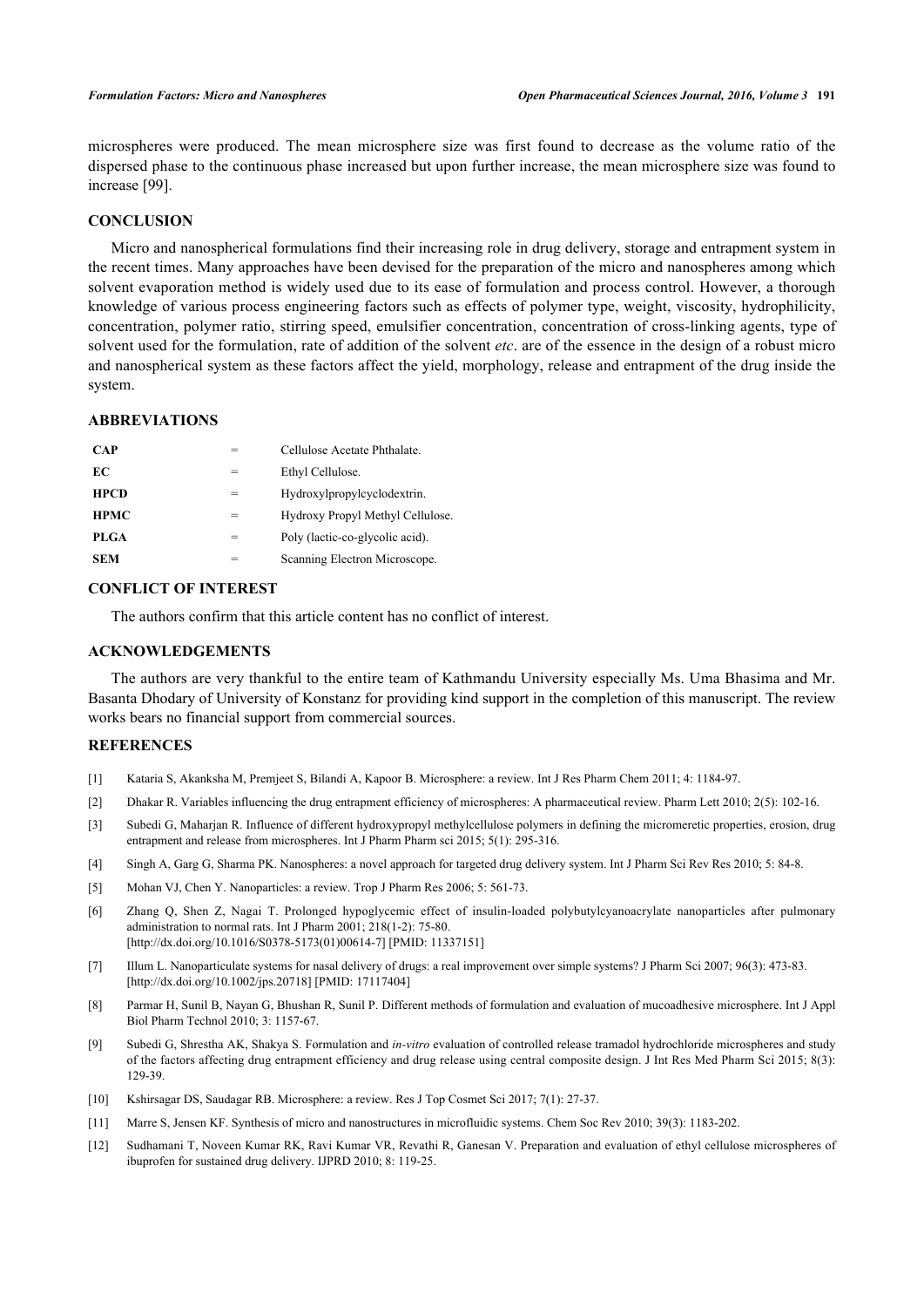- [13] Maji R, Ray S, Das B, Nayak AK. Ethyl cellulose microparticles containing metformin HCl by emulsification-solvent evaporation technique: Effect of formulation variables. ISRN Polym Sci 2012; 10: 1-6.
- [14] Maharjan R, Subedi G. Formulation and evaluation of floating *in-situ* gel of ranitidine using natural polymers. Int J Pharm Pharm Sci 2014;  $6(10)$   $205-9$
- <span id="page-10-0"></span>[15] Singh MN, Hemant KS, Ram M, Shivakumar HG. Microencapsulation: A promising technique for controlled drug delivery. Res Pharm Sci 2010; 5(2): 65-77. [PMID: [21589795\]](http://www.ncbi.nlm.nih.gov/pubmed/21589795)
- <span id="page-10-1"></span>[16] Chung BH, Yong T, Jung H. Polymer particles for NIR/MR bimodal molecular imaging and method for preparing the same. Patent US 12/672,185, 2008.
- <span id="page-10-2"></span>[17] Huang RC, Park R, Chang CC, *et al.* Methods for delivery of catecholic butanes for treatment of tumors. Patent US 7728036, 2010.
- <span id="page-10-3"></span>[18] Davis P, Davis FB, Mousa SA, Hung YL. Small molecule ligands of the integrin RGD recognition site and methods of use. Patent US 12/644,493, 2009.
- <span id="page-10-4"></span>[19] Hossainy S, Dariush D, Mikael T, John S, Yuet MK, Jinping W. Drug delivery system and method of treatment of vascular diseases using photodynamic therapy. Patent US 12/491,063, 2009.
- <span id="page-10-5"></span>[20] Feng Si-Shen. Nanoparticle coating for drug delivery. US Patent 11/342,662, 2006.
- <span id="page-10-6"></span>[21] William TG, Li H, Gomurashvili ZD, Katsarava R. Polymer particle delivery compositions and methods of use. Patent US 13/477,832, 2012.
- <span id="page-10-7"></span>[22] Heller J, Neil F, Collins AT. Methods and compositions for delivery of catecholic butanes for treatment of diseases. Patent US WO2004112696A2, 2004.
- <span id="page-10-8"></span>[23] Jie Li. Fabrication of ABS/PC alloy hollow microspheres via water/oil/water emulsion solvent evaporation. Mater Lett 2011; 65(17): 2696-9.
- <span id="page-10-9"></span>[24] Mahdavi H, Hamid M, Hamed H, *et al.* The effect of process parameters on the size and morphology of poly (D, L-lactide-co-glycolide) micro/nanoparticles prepared by oil in oil emulsion/solvent evaporation technique. J Appl Polym Sci 2010; 1: 528-34.
- <span id="page-10-10"></span>[25] Khoee S, Ahmad S, Fatemeh A. Physico-chemical properties investigation of cisplatin loaded polybutyladipate (PBA) nanoparticles prepared by w/o/w. Mater Sci Eng: C 2012; 5: 1078-86.
- <span id="page-10-11"></span>[26] Van deVen H, Vermeersch M, Matheeussen A, *et al.* PLGA nanoparticles loaded with the antileishmanialsaponin β-aescin: Factor influence study and *in vitro* efficacy evaluation. Int J Pharm 2011; 420: 122-32.
- <span id="page-10-12"></span>[27] Cun D, Jensen DK, Maltesen MJ, *et al.* High loading efficiency and sustained release of siRNA encapsulated in PLGA nanoparticles: quality by design optimization and characterization. Eur J Pharm Biopharm 2011; 77(1): 26-35. [\[http://dx.doi.org/10.1016/j.ejpb.2010.11.008\]](http://dx.doi.org/10.1016/j.ejpb.2010.11.008) [PMID: [21093589](http://www.ncbi.nlm.nih.gov/pubmed/21093589)]
- <span id="page-10-13"></span>[28] Lu X-Y, Zhang Y, Wang L. Preparation and *in vitro* drug-release behavior of 5-fluorouracil-loaded poly(hydroxybutyratecohydroxyhexanoate) nanoparticles and microparticles. J Appl Polym Sci 2010; 116(5): 2944-50.
- <span id="page-10-14"></span>[29] Destache CJ. Nanoparticles and methods of use. Patent US 20110236437, 2011.
- <span id="page-10-15"></span>[30] Kreuter J, Svetlana G, Olga M, Alexander K. Polylactide nanoparticles. Patent US 8003128, 2011.
- <span id="page-10-16"></span>[31] Feczko T, Toth J, Dosa G, Gyenis J. Influence of process conditions on the mean size of PLGA nanoparticles. Chem Eng Process: Process Intensific 2011; 8: 846-53.
- <span id="page-10-17"></span>[32] Liu J, Qiu Z, Wang S, Zhou L, Zhang S. A modified double-emulsion method for the preparation of daunorubicin-loaded polymeric nanoparticle with enhanced *in vitro* anti-tumor activity. Biomed Mater 2010; 5(6): 065002. [\[http://dx.doi.org/10.1088/1748-6041/5/6/065002](http://dx.doi.org/10.1088/1748-6041/5/6/065002)] [PMID: [20924138\]](http://www.ncbi.nlm.nih.gov/pubmed/20924138)
- <span id="page-10-18"></span>[33] Kim B-S, Kim C-S, Lee K-M. The intracellular uptake ability of chitosan-coated Poly (D,L-lactide-co-glycolide) nanoparticles. Arch Pharm Res 2008; 31(8): 1050-4. [\[http://dx.doi.org/10.1007/s12272-001-1267-5\]](http://dx.doi.org/10.1007/s12272-001-1267-5) [PMID: [18787796](http://www.ncbi.nlm.nih.gov/pubmed/18787796)]
- <span id="page-10-19"></span>[34] Patil Y, Panyam J. Polymeric nanoparticles for siRNA delivery and gene silencing. Int J Pharm 2009; 367(1-2): 195-203. [\[http://dx.doi.org/10.1016/j.ijpharm.2008.09.039\]](http://dx.doi.org/10.1016/j.ijpharm.2008.09.039) [PMID: [18940242](http://www.ncbi.nlm.nih.gov/pubmed/18940242)]
- <span id="page-10-20"></span>[35] Bhagav P, Upadhyay H, Chandran S. Brimonidine tartrate-eudragit long-acting nanoparticles: formulation, optimization, *in vitro* and *in vivo* evaluation. AAPS PharmSciTech 2011; 12(4): 1087-101. [\[http://dx.doi.org/10.1208/s12249-011-9675-1\]](http://dx.doi.org/10.1208/s12249-011-9675-1) [PMID: [21879393](http://www.ncbi.nlm.nih.gov/pubmed/21879393)]
- <span id="page-10-21"></span>[36] Karal-Yilmaz O, Serhatli M, Baysal K, Baysal BM. Preparation and *in vitro* characterization of vascular endothelial growth factor (VEGF) loaded poly(D,L-lactic-co-glycolic acid) microspheres using a double emulsion/solvent evaporation technique. J Microencapsul 2011; 28(1): 46-54. [\[http://dx.doi.org/10.3109/02652048.2010.523795\]](http://dx.doi.org/10.3109/02652048.2010.523795) [PMID: [21171816](http://www.ncbi.nlm.nih.gov/pubmed/21171816)]
- <span id="page-10-22"></span>[37] Hung LH, Teh SY, Jester J, Lee AP. PLGA micro/nanosphere synthesis by droplet microfluidic solvent evaporation and extraction approaches. Lab Chip 2010; 10(14): 1820-5. [\[http://dx.doi.org/10.1039/c002866e\]](http://dx.doi.org/10.1039/c002866e) [PMID: [20467687](http://www.ncbi.nlm.nih.gov/pubmed/20467687)]
- <span id="page-10-23"></span>[38] Maghara DD, Nandhakumar S, Vankayalu DS, Suresh C. Preparation of poly (epsilon-caprolactone) microspheres containing etoposide by solvent evaporation method. Asian J Pharm Sci 2010; 5: 114-22.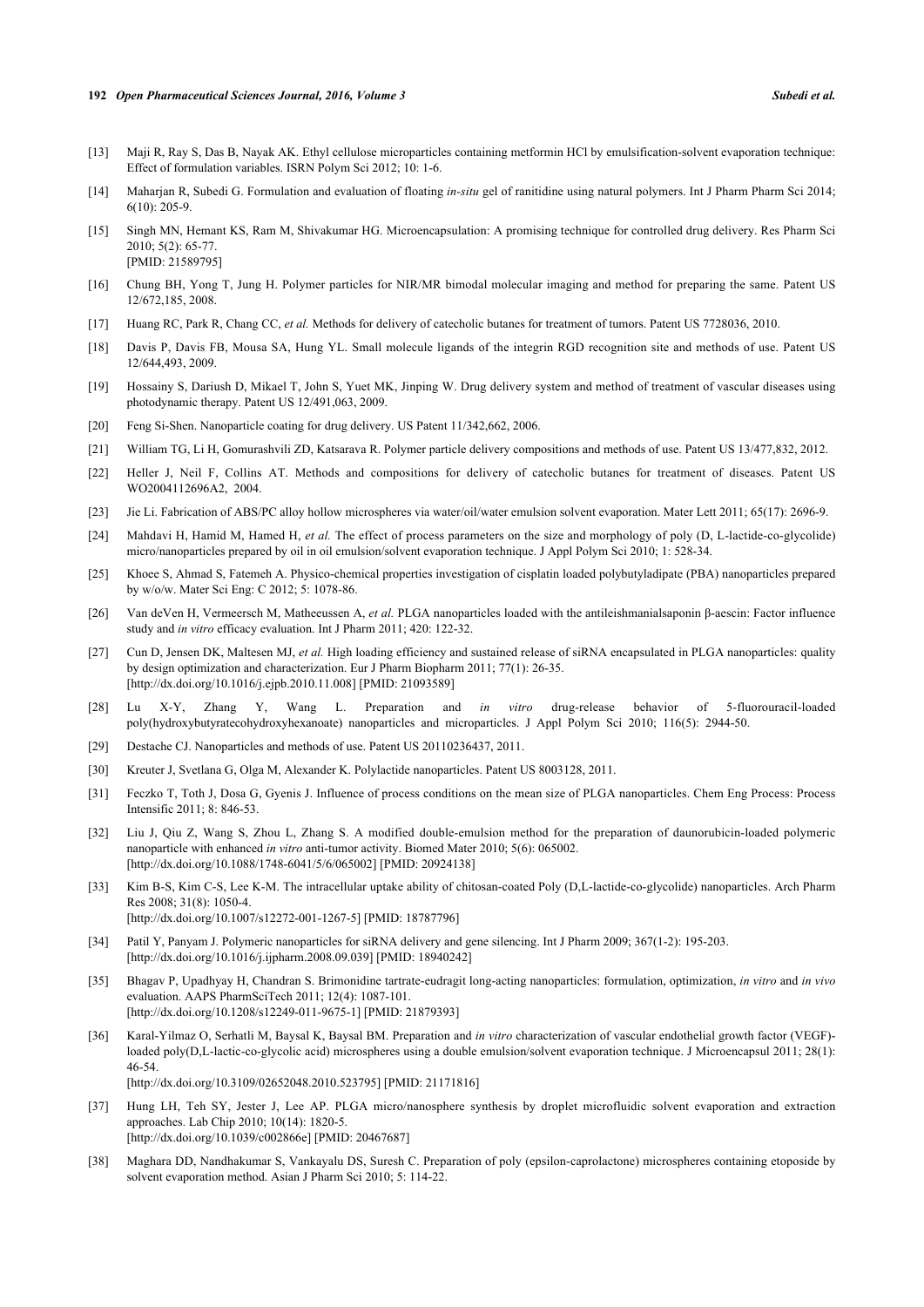- <span id="page-11-0"></span>[39] Dash V, Mishra SK, Singh M, Goyal AK, Rath G. Release kinetic studies of aspirin microcapsules from ethyl cellulose, cellulose acetate phthalate and their mixtures by emulsion solvent evaporation method. Sci Pharm 2010; 78(1): 93-101. [\[http://dx.doi.org/10.3797/scipharm.0908-09\]](http://dx.doi.org/10.3797/scipharm.0908-09) [PMID: [21179372](http://www.ncbi.nlm.nih.gov/pubmed/21179372)]
- <span id="page-11-1"></span>[40] Yadava N, Mohiteb DD, Pawarb KR, Pawarb UR, Bhiseb SB, Sandeb TA. Synthesis and characterization of sustained release atenolol microspheres by solvent evaporation technique. J Pharm Sci Tech 2011; 3(2): 559-62.
- <span id="page-11-2"></span>[41] Sahoo SK, Barik S, Dehury G, et al. Evaluation of controlled release theophylline microspheres prepared with cellulose acetate using solvent evaporation method. Trop J Pharm Res 2011; 10(2): 195-201.
- <span id="page-11-3"></span>[42] Bansode SD, Kasture VS, Pawar SS, Kasture SB. Formulation and evaluation of telmisartan microspheres by emulsion solvent evaporation technique. J Appl Pharm 2012; 2: 113-6.
- <span id="page-11-4"></span>[43] Solmaz D, Reza A, Mohammadreza A, Ramin K. Formulation optimization of nifedipine containing microspheres using factorial design. Afr J Pharm Pharmacol 2010; 6: 346-54.
- <span id="page-11-5"></span>[44] Prasanth VV, Chakraborty A, Mathew ST, Mathappan R, Kamalakkannan V. Formulation and evaluation of salbutamol sulphate microspheres by solvent evaporation method. J Appl Pharm Sci 2011; 1(5): 133.
- <span id="page-11-6"></span>[45] Goswami N, Joshi G, Sawant K. Floating microspheres of valacyclovir HCl: Formulation, optimization, characterization, *in vitro* and *in vivo* floatability studies. J Pharm Bioallied Sci 2012; 4(Suppl. 1): S8-9. [\[http://dx.doi.org/10.4103/0975-7406.94118](http://dx.doi.org/10.4103/0975-7406.94118)] [PMID: [23066217](http://www.ncbi.nlm.nih.gov/pubmed/23066217)]
- <span id="page-11-7"></span>[46] Gadad A, Naval C, Patel K, Dandagi P, Mastiholimath V. Formulation and evaluation of floating microspheres of captopril for prolonged gastric residence time. Inventi Rapid - NDDS 2011; 3: 34.
- <span id="page-11-8"></span>[47] Tanvi R, Diwan A. Novel polymeric combinations for gastroretentive microspheres of stavudine. Int J Drug Dev Res 2011; 3: 211-6.
- <span id="page-11-9"></span>[48] Suresh F, Jha SK, Manvendra SK, Rohit G, Ankit V. Formulation and evaluation of floating microspheres of boswellic acid. Int J Pharm Tech Res 2011; 1: 76-81.
- <span id="page-11-10"></span>[49] Darapu BN, Sundaramoorthy K, Vetrichelvan T. Formulation and *in-vitro* evaluation of gastroretentive floating microspheres of ranitidine hydrochloride. Res J Pharm Dosage Form Technol 2011; 1: 24.
- <span id="page-11-11"></span>[50] Kavitha K, Mehaboob Y, Ashvini V, Sandeep DS. Formulation and *in vitro* evaluation of floating microbaloons of rosiglitazone maleate. Res J Pharm Biol Chem Sci 2011; 2: 833-42.
- <span id="page-11-12"></span>[51] Vasava K, Rajesh KS, Jha LL. Formulation and evaluation of floating microspheres of Cephalexin. Int J Pharm Sci Rev Res 2011; 2: 69-75.
- <span id="page-11-13"></span>[52] Bandana S, Jovita K, Manisha P. Formulation and evaluation of floating microspheres of famotidine. Metabolism 2010; 3: 4.
- <span id="page-11-14"></span>[53] Pande AV, Vaidya PD, Arora A, Dhoka MV. *In vitro* and *in vivo* evaluation of ethyl cellulose based floating microspheres of cefpodoximeproxetil. Int J Pharm Biomed 2010; 4: 122-8.
- <span id="page-11-15"></span>[54] Senthilkumar SK, Jaykar B, Kavimani S. Formulation, characterization and *in vitro* evaluation of floating microsphere containing rabeprazole sodium. J Innovative Trends Pharm Sci 2010; 1(6): 274-82.
- <span id="page-11-16"></span>[55] Chudiwal PD, Pawar PL, Nagaras MA, *et al.* Statistical evaluation and optimization of influence of viscosity and content of polymer on floating microspheres of clarithromycin. Int J Pharm Tech Res 2009; 4: 1366-72.
- <span id="page-11-17"></span>[56] Srivastava AK, Ridhurkar DN, Wadhwa S. Floating microspheres of cimetidine: formulation, characterization and *in vitro* evaluation. Acta Pharm 2005; 55(3): 277-85. [PMID: [16375838\]](http://www.ncbi.nlm.nih.gov/pubmed/16375838)
- <span id="page-11-18"></span>[57] Kumari A, Yadav SK, Yadav SC. Biodegradable polymeric nanoparticles based drug delivery systems. Colloids Surf B Biointerfaces 2010; 75(1): 1-18. [\[http://dx.doi.org/10.1016/j.colsurfb.2009.09.001](http://dx.doi.org/10.1016/j.colsurfb.2009.09.001)] [PMID: [19782542\]](http://www.ncbi.nlm.nih.gov/pubmed/19782542)
- <span id="page-11-19"></span>[58] Heng PW, Chan LW, Easterbrook MG, Li X. Investigation of the influence of mean HPMC particle size and number of polymer particles on the release of aspirin from swellable hydrophilic matrix tablets. J Control Release 2001; 76(1-2): 39-49. [\[http://dx.doi.org/10.1016/S0168-3659\(01\)00410-2\]](http://dx.doi.org/10.1016/S0168-3659(01)00410-2) [PMID: [11532311](http://www.ncbi.nlm.nih.gov/pubmed/11532311)]
- <span id="page-11-20"></span>[59] Rahman Md, Sumon R, Sreedam CD, *et al.* Evaluation of various grades of hydroxypropyl methylcellulose matrix systems as oral sustained release drug delivery systems. J Pharm Sci Res 2011; 3: 930-8.
- <span id="page-11-21"></span>[60] Nokhodchi A, Ford JL, Rubinstein MH. Studies on the interaction between water and (hydroxypropyl)methylcellulose. J Pharm Sci 1997; 86(5): 608-15.
	- [\[http://dx.doi.org/10.1021/js960279a\]](http://dx.doi.org/10.1021/js960279a) [PMID: [9145387](http://www.ncbi.nlm.nih.gov/pubmed/9145387)]
- <span id="page-11-22"></span>[61] Tahara K, Ken Y, Toshiaki N. Overall mechanism behind matrix sustained release (SR) tablets prepared with hydroxypropyl methylcellulose 2910. J Control Release 1995; 31: 59-66. [\[http://dx.doi.org/10.1016/0168-3659\(95\)00021-Y](http://dx.doi.org/10.1016/0168-3659(95)00021-Y)]
- <span id="page-11-23"></span>[62] Kavanagh N, Corrigan OI. Swelling and erosion properties of hydroxypropylmethylcellulose (Hypromellose) matrices--influence of agitation rate and dissolution medium composition. Int J Pharm 2004; 279(1-2): 141-52. [\[http://dx.doi.org/10.1016/j.ijpharm.2004.04.016\]](http://dx.doi.org/10.1016/j.ijpharm.2004.04.016) [PMID: [15234802](http://www.ncbi.nlm.nih.gov/pubmed/15234802)]
- <span id="page-11-24"></span>[63] Abrahamsson B, Alpsten M, Bake B, Larsson A, Sjögren J. *In vitro* and *in vivo* erosion of two different hydrophilic gel matrix tablets. Eur J Pharm Biopharm 1998; 46(1): 69-75.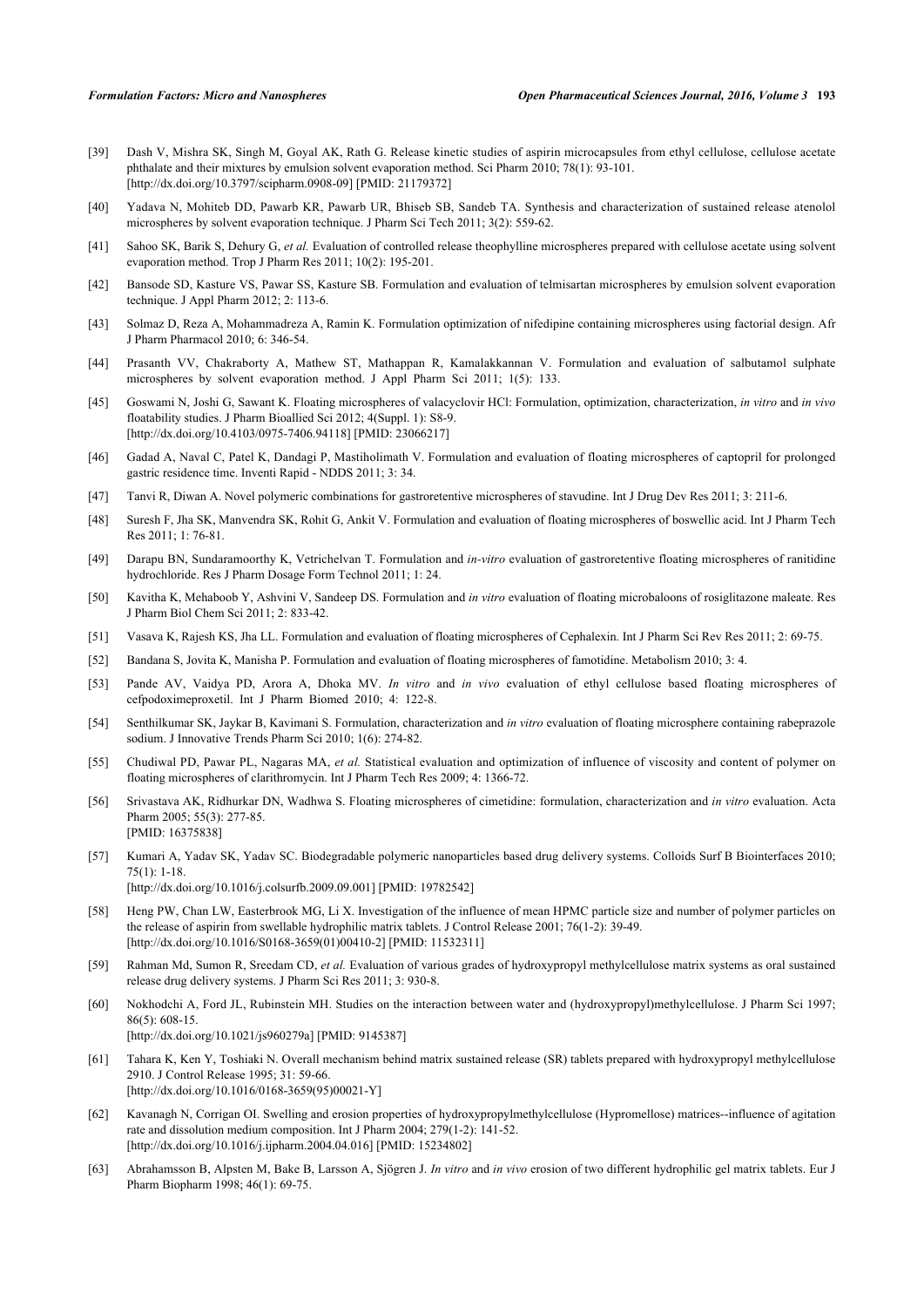[\[http://dx.doi.org/10.1016/S0939-6411\(98\)00002-2\]](http://dx.doi.org/10.1016/S0939-6411(98)00002-2) [PMID: [9700024](http://www.ncbi.nlm.nih.gov/pubmed/9700024)]

- <span id="page-12-0"></span>[64] Fu X, Ping Q, Gao Y. Effects of formulation factors on encapsulation efficiency and release behaviour *in vitro* of huperzine A-PLGA microspheres. J Microencapsul 2005; 7: 705-14.
- <span id="page-12-1"></span>[65] Chaisri W, Ghassemi AH, Hennink WE, Okonogi S. Enhanced gentamicin loading and release of PLGA and PLHMGA microspheres by varying the formulation parameters. Colloids Surf B Biointerfaces 2011; 84(2): 508-14. [\[http://dx.doi.org/10.1016/j.colsurfb.2011.02.006](http://dx.doi.org/10.1016/j.colsurfb.2011.02.006)] [PMID: [21353499\]](http://www.ncbi.nlm.nih.gov/pubmed/21353499)
- <span id="page-12-2"></span>[66] Pachuau L, Bhaskar M. A study on the effects of different surfactants on ethylcellulose microspheres. Int J Pharm Tech 2009; 4: 966-71.
- <span id="page-12-3"></span>[67] Rosa GD, Iommelli R, La Rotonda MI, Miro A, Quaglia F. Influence of the co-encapsulation of different non-ionic surfactants on the properties of PLGA insulin-loaded microspheres. J Control Release 2000; 69(2): 283-95. [\[http://dx.doi.org/10.1016/S0168-3659\(00\)00315-1\]](http://dx.doi.org/10.1016/S0168-3659(00)00315-1) [PMID: [11064135](http://www.ncbi.nlm.nih.gov/pubmed/11064135)]
- <span id="page-12-4"></span>[68] Ranjha NM, Khan H, Naseem S. Encapsulation and characterization of controlled release flurbiprofen loaded microspheres using beeswax as an encapsulating agent. J Mater Sci Mater Med 2010; 21(5): 1621-30. [\[http://dx.doi.org/10.1007/s10856-010-4034-4\]](http://dx.doi.org/10.1007/s10856-010-4034-4) [PMID: [20217193](http://www.ncbi.nlm.nih.gov/pubmed/20217193)]
- <span id="page-12-5"></span>[69] Kavanagh N, Corrigan OI. Swelling and erosion properties of hydroxypropylmethylcellulose (Hypromellose) matrices--influence of agitation rate and dissolution medium composition. Int J Pharm 2004; 279(1-2): 141-52. [\[http://dx.doi.org/10.1016/j.ijpharm.2004.04.016\]](http://dx.doi.org/10.1016/j.ijpharm.2004.04.016) [PMID: [15234802](http://www.ncbi.nlm.nih.gov/pubmed/15234802)]
- <span id="page-12-6"></span>[70] Mateovic T, Kriznar B, Bogataj M, Mrhar A. The influence of stirring rate on biopharmaceutical properties of Eudragit RS microspheres. J Microencapsul 2002; 19(1): 29-36. [\[http://dx.doi.org/10.1080/02652040010055289\]](http://dx.doi.org/10.1080/02652040010055289) [PMID: [11811756](http://www.ncbi.nlm.nih.gov/pubmed/11811756)]
- <span id="page-12-7"></span>[71] Dinarvand R, Moghadam SH, Mohammadyari-Fard L, Atyabi F. Preparation of biodegradable microspheres and matrix devices containing naltrexone. AAPS PharmSciTech 2003; 4(3): E34. [\[http://dx.doi.org/10.1208/pt040334](http://dx.doi.org/10.1208/pt040334)] [PMID: [14621966\]](http://www.ncbi.nlm.nih.gov/pubmed/14621966)
- <span id="page-12-8"></span>[72] Pan Y, Zheng JM, Zhao HY, Li YJ, Xu H, Wei G. Relationship between drug effects and particle size of insulin-loaded bioadhesive microspheres. Acta Pharmacol Sin 2002; 23(11): 1051-6. [PMID: [12421485\]](http://www.ncbi.nlm.nih.gov/pubmed/12421485)
- <span id="page-12-9"></span>[73] Berkland C, King M, Cox A, Kim K, Pack DW. Precise control of PLG microsphere size provides enhanced control of drug release rate. J Control Release 2002; 82(1): 137-47. [\[http://dx.doi.org/10.1016/S0168-3659\(02\)00136-0\]](http://dx.doi.org/10.1016/S0168-3659(02)00136-0) [PMID: [12106984](http://www.ncbi.nlm.nih.gov/pubmed/12106984)]
- <span id="page-12-10"></span>[74] Dhakar RC, Maurya SD, Sagar PS, Bhagat S, Prajapati SK, Jain CP. Variables influencing the drug entrapment efficiency of microspheres: A pharmaceutical review. Pharm Lett 2010; 5: 102-16.
- <span id="page-12-11"></span>[75] Niwa TH, Takeuchi H, Hino T, Kunou N, Kawashima Y. Preparations of biodegradable nanospheres of water-soluble and insoluble drugs with D, L-lactide/glycolide copolymer by a novel spontaneous emulsification solvent diffusion method, and the drug release behavior. J Control Release 1993; 25: 89-98. [\[http://dx.doi.org/10.1016/0168-3659\(93\)90097-O](http://dx.doi.org/10.1016/0168-3659(93)90097-O)]
- <span id="page-12-12"></span>[76] Klose D, Siepmann F, Willart JF, Descamps M, Siepmann J. Drug release from PLGA-based microparticles: effects of the "microparticle:bulk fluid" ratio. Int J Pharm 2010; 383(1-2): 123-31. [\[http://dx.doi.org/10.1016/j.ijpharm.2009.09.012\]](http://dx.doi.org/10.1016/j.ijpharm.2009.09.012) [PMID: [19748558](http://www.ncbi.nlm.nih.gov/pubmed/19748558)]
- <span id="page-12-13"></span>[77] Akbari J, Reza E, Majid S, Massoud S. Influence of hydroxypropyl methylcellulose molecular weight grade on water uptake, erosion and drug release properties of diclofenac sodium matrix tablets. Trop J Pharm Res 2011; 5: 535-41.
- <span id="page-12-14"></span>[78] Sinha RD, Rohera BD. Comparative evaluation of rate of hydration and matrix erosion of HEC and HPC and study of drug release from their matrices. Eur J Pharm Sci 2002; 16(3): 193-9. [\[http://dx.doi.org/10.1016/S0928-0987\(02\)00103-3\]](http://dx.doi.org/10.1016/S0928-0987(02)00103-3) [PMID: [12128174](http://www.ncbi.nlm.nih.gov/pubmed/12128174)]
- <span id="page-12-15"></span>[79] Banerjee. Interpenetrating polymer network (IPN) hydrogel microspheres for oral controlled release application. Int J Biol Macromol 2012; 50: 198-206.
- <span id="page-12-16"></span>[80] Saravanan M, Anupama B. Development and evaluation of ethylcellulose floating microspheres loaded with ranitidine hydrochloride by novel solvent evaporation-matrix erosion method. Carbohyds Polym 2011; 3: 592-8. [\[http://dx.doi.org/10.1016/j.carbpol.2011.03.020](http://dx.doi.org/10.1016/j.carbpol.2011.03.020)]
- <span id="page-12-17"></span>[81] Park TG, Yong Lee H, Sung Nam Y. A new preparation method for protein loaded poly(D, L-lactic-co-glycolic acid) microspheres and protein release mechanism study. J Control Release 1998; 55(2-3): 181-91. [\[http://dx.doi.org/10.1016/S0168-3659\(98\)00050-9\]](http://dx.doi.org/10.1016/S0168-3659(98)00050-9) [PMID: [9795050](http://www.ncbi.nlm.nih.gov/pubmed/9795050)]
- <span id="page-12-18"></span>[82] Crotto G, Park TG. Stability and release of bovine serum albumin encapsulated within PLGA microencapsulation. J Control Release 1997; 44: 123-34. [\[http://dx.doi.org/10.1016/S0168-3659\(96\)01511-8\]](http://dx.doi.org/10.1016/S0168-3659(96)01511-8)
- <span id="page-12-19"></span>[83] Viswanathan NB, Thomas PA, Pandit JK, Kulkarni MG, Mashelkar RA. Preparation of non-porous microspheres with high entrapment efficiency of proteins by a (water-in-oil)-in-oil emulsion technique. J Control Release 1999; 58(1): 9-20. [\[http://dx.doi.org/10.1016/S0168-3659\(98\)00140-0\]](http://dx.doi.org/10.1016/S0168-3659(98)00140-0) [PMID: [10021485](http://www.ncbi.nlm.nih.gov/pubmed/10021485)]